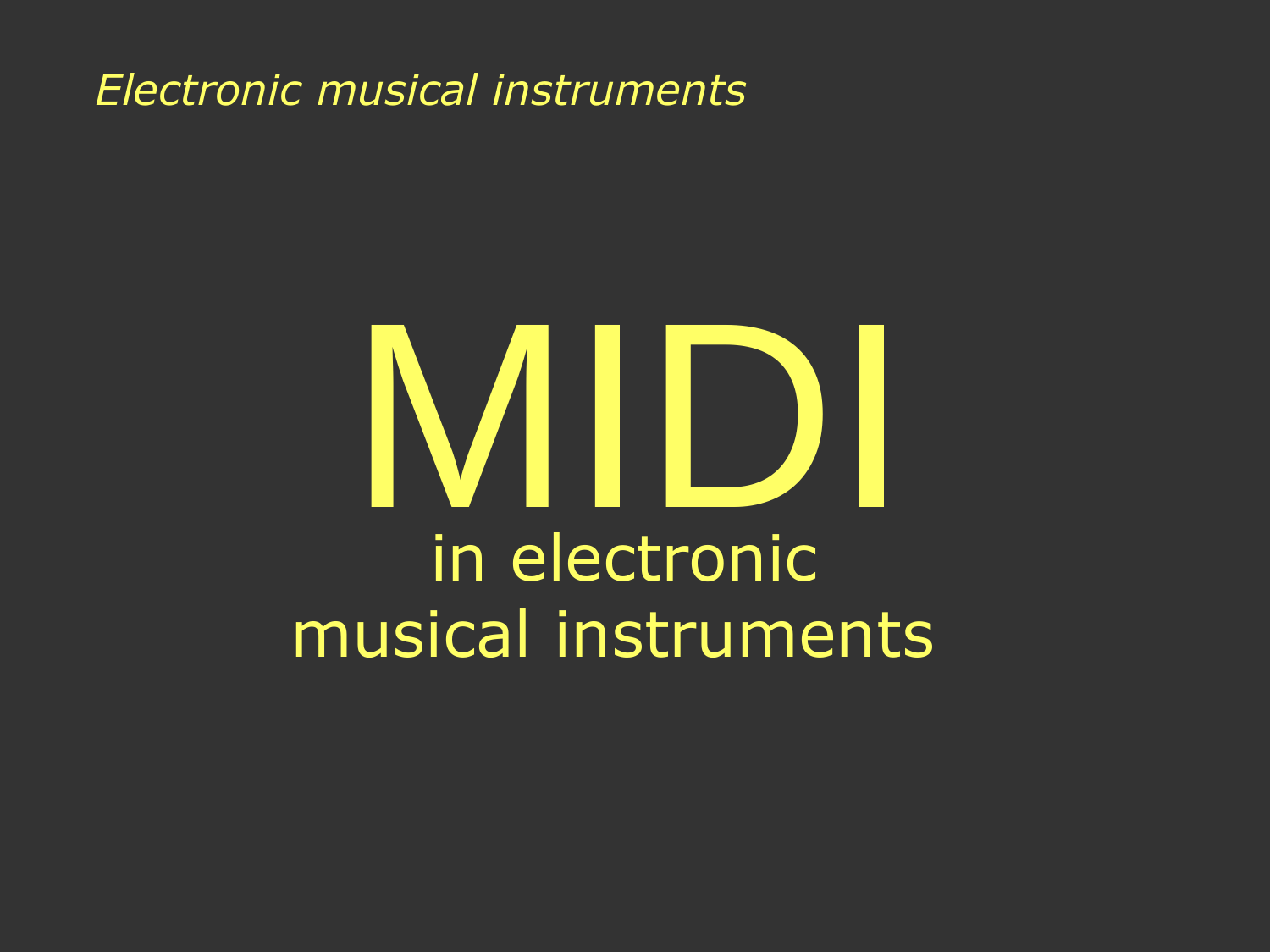## MIDI standard

#### MIDI –*Musical Instruments Digital Interface*

- A standard of communication (data exchange) between digital musical instruments.
- Developed by Roland, Sequential Circuits, Oberheim. First version in 1983.
- Only control messages are transmitted, never the sound.
- Allows for control and synchronization of digital devices.
- Ensures compatibility between devices from different vendors.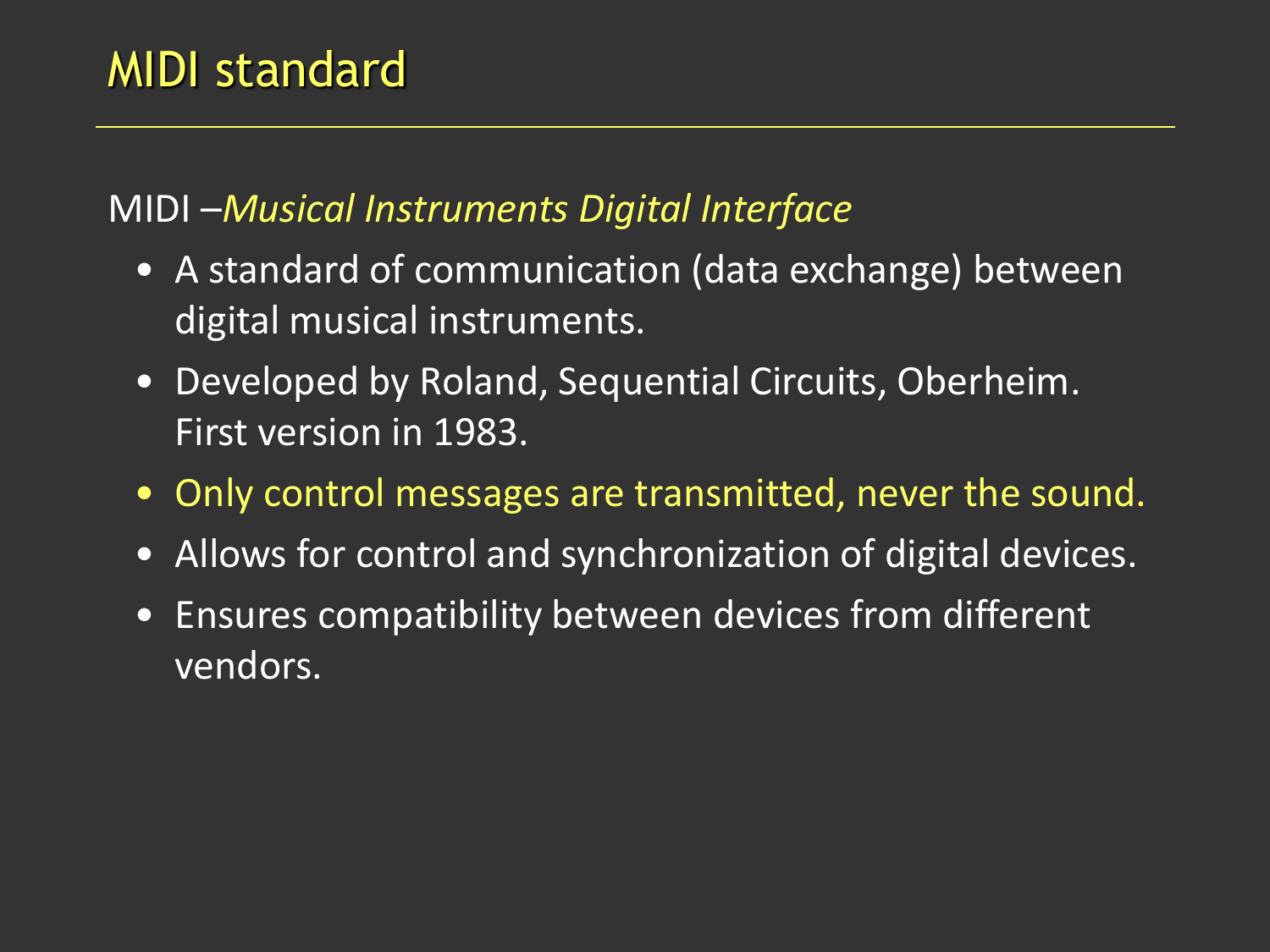## MIDI controllers and sound modules

MIDI allows for separation instrument functions:

- sound module: synthesizer, sampler,
- controller e.g. keyboard, computer software,
- it allows for flexible connections between various controllers and sound modules.

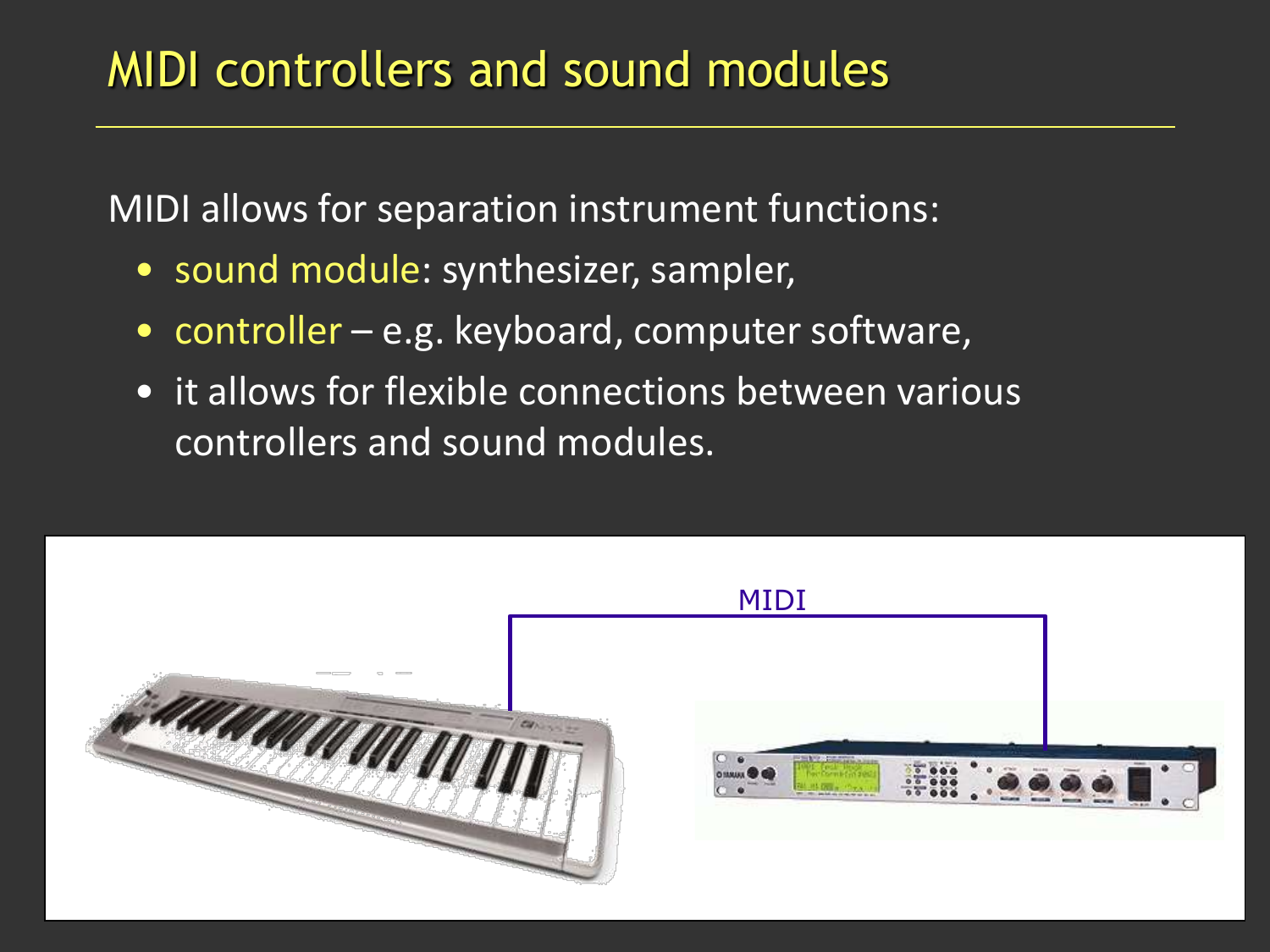## MIDI – a practical example

A rack of sound modules (synthesizers, samplers, sound effects), controlled with a single keyboard, using MIDI. (*source: Wikipedia*)

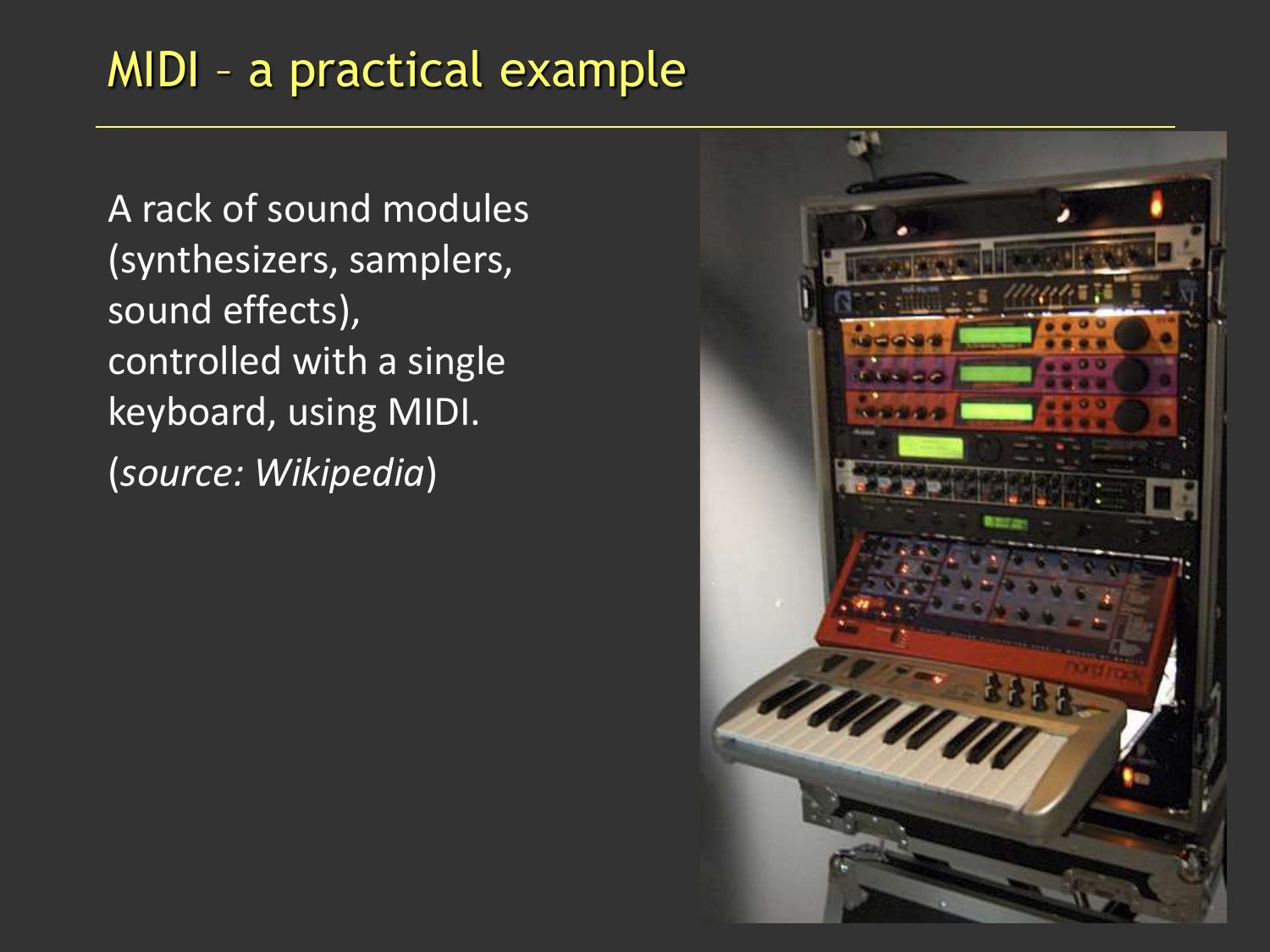# MIDI – practical examples

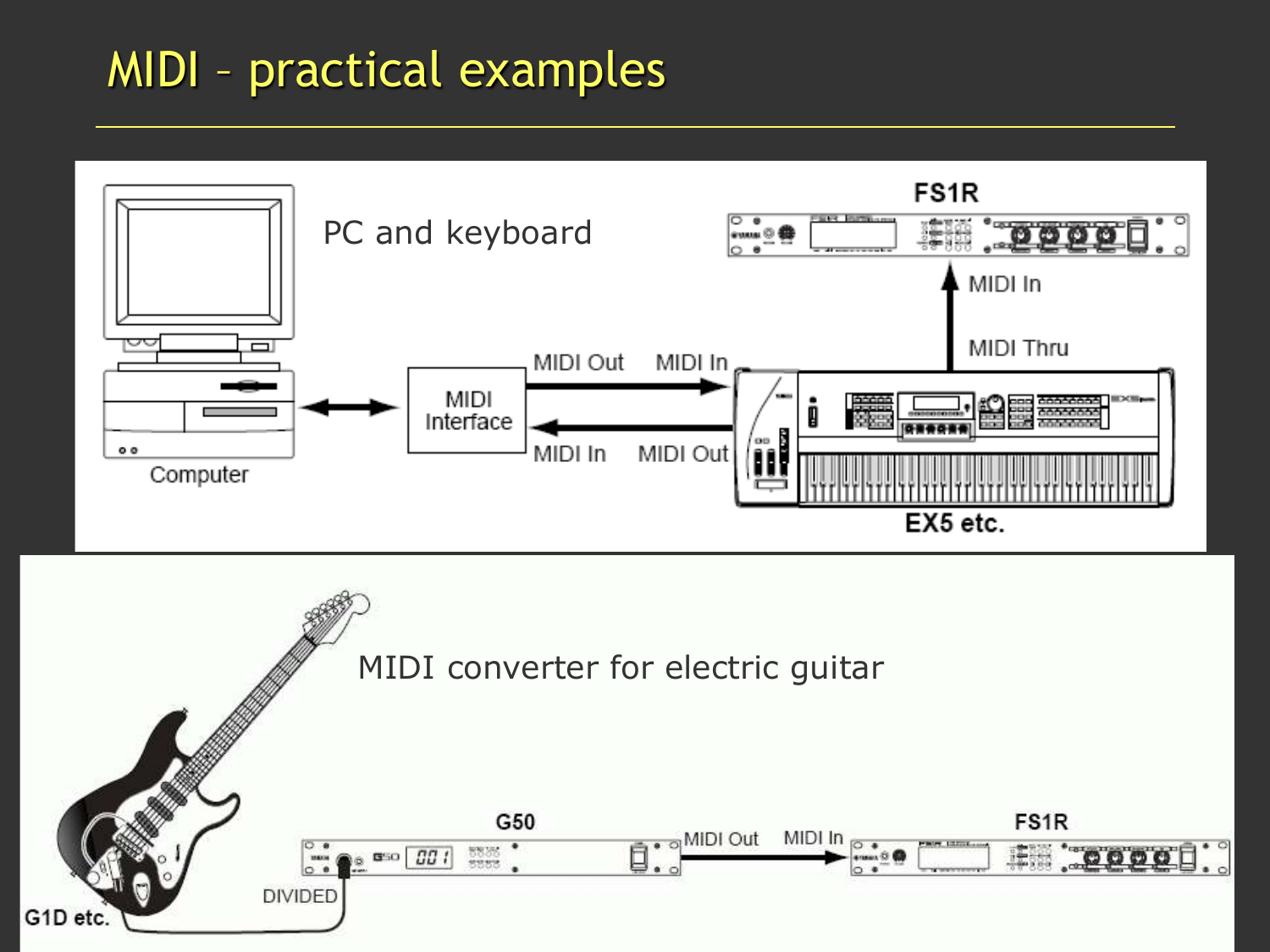# MIDI connections

MIDI connectors (DIN format):

- IN input
- OUT output
- THRU passthrough output, a copy of IN





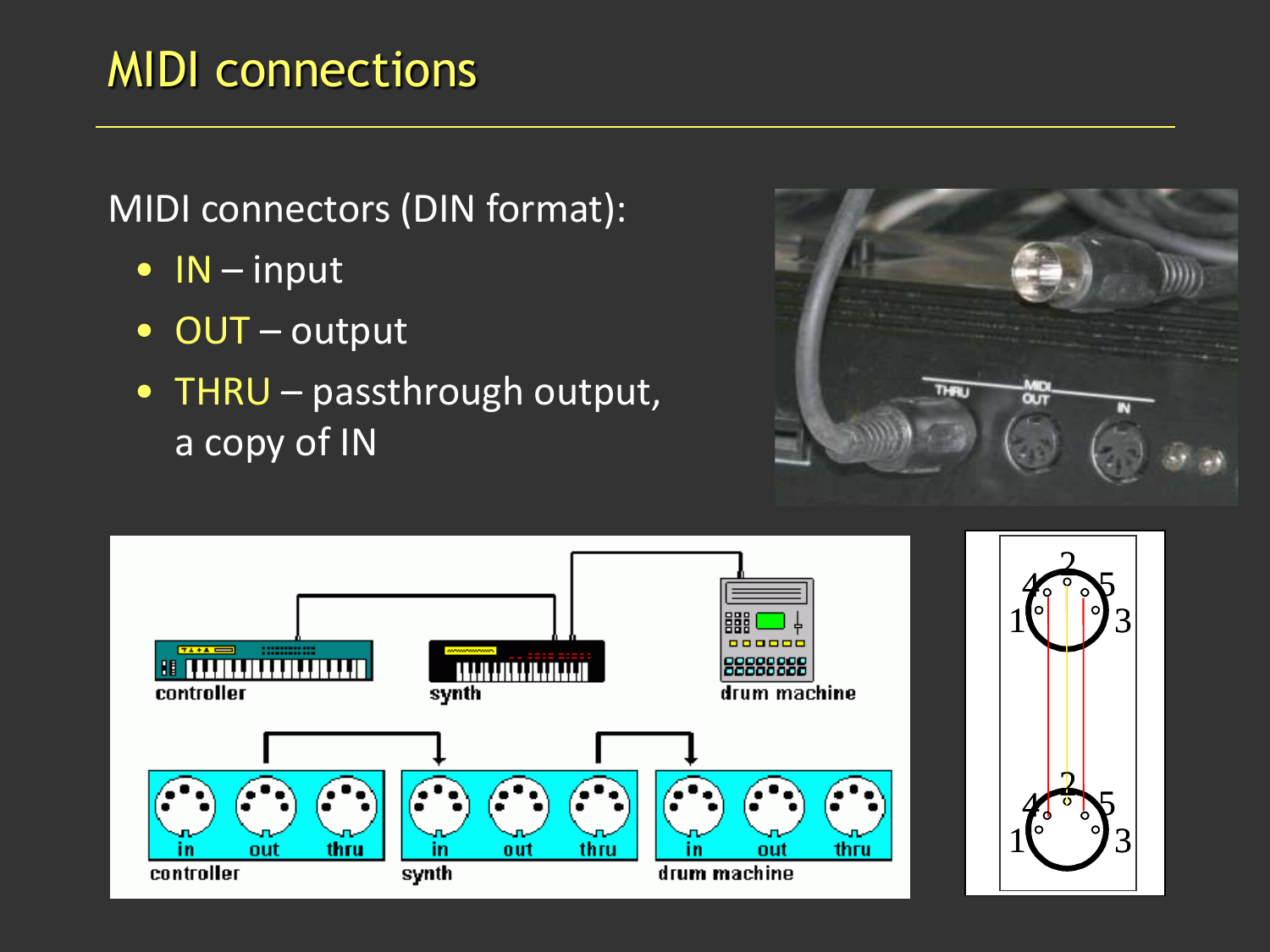## $MDI \Leftrightarrow PC$  connection

- Currently, most MIDI controllers use an USB-MIDI interface that can be plugged into an USB port in a computer, no drivers needed (plug & play).
- If a MIDI device has only DIN ports, a MIDI converter is needed:
	- MPU-401 to a parallel port (obsolete),
	- external USB-MIDI converter (DIN to USB).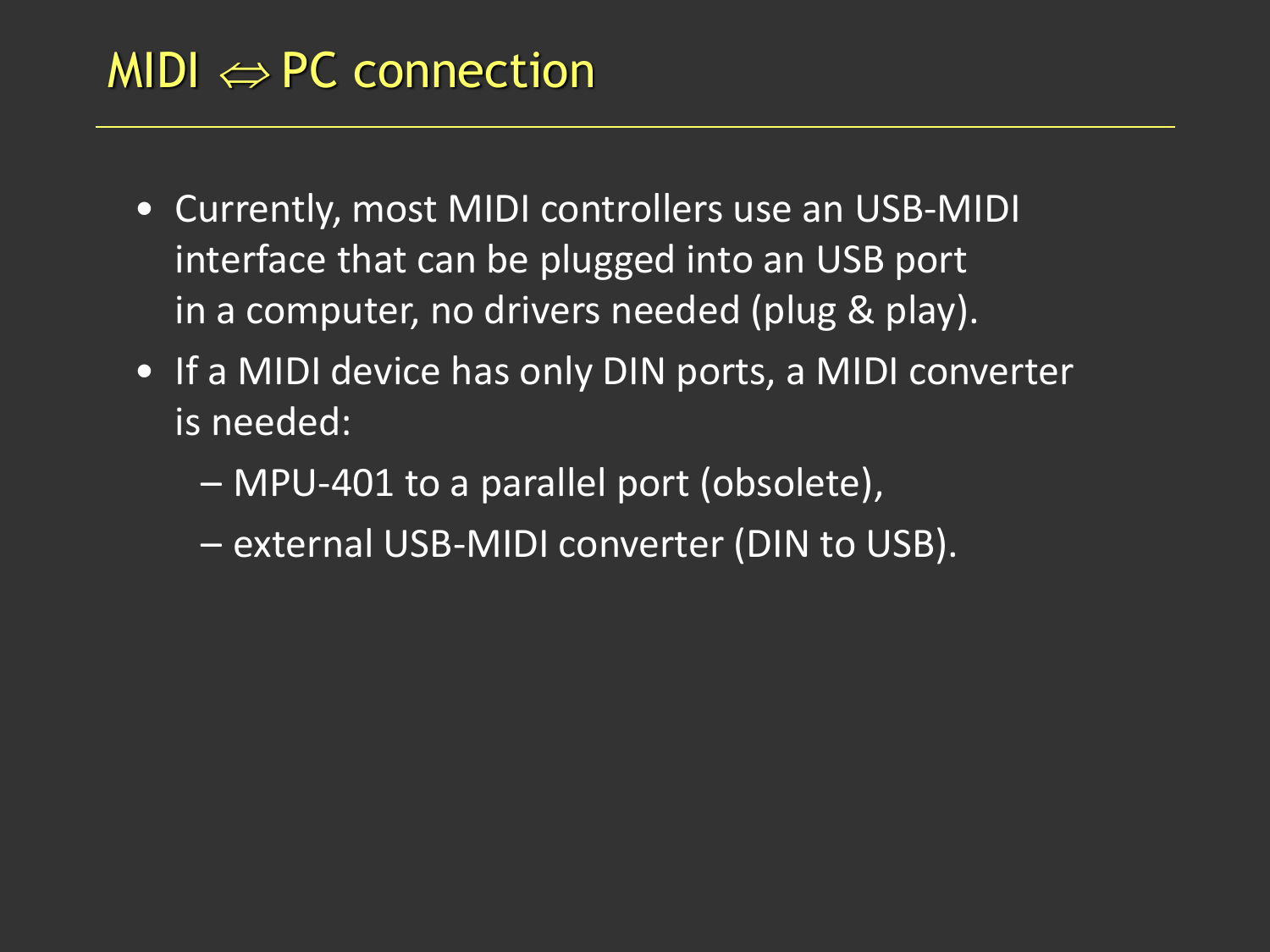- MIDI interface is serial.
- Only one message transmitted at a time.
- If we press e.g. five keys at the same time, five messages are transmitted one after another; time difference between the first and the last one is ca. 4.8 ms.
- Delays that occur during MIDI communication are called MIDI code latency.
- There may be a noticeable delay between a key press and the resulting sound creation.
- MIDI messages are prioritized in order to reduce the latency.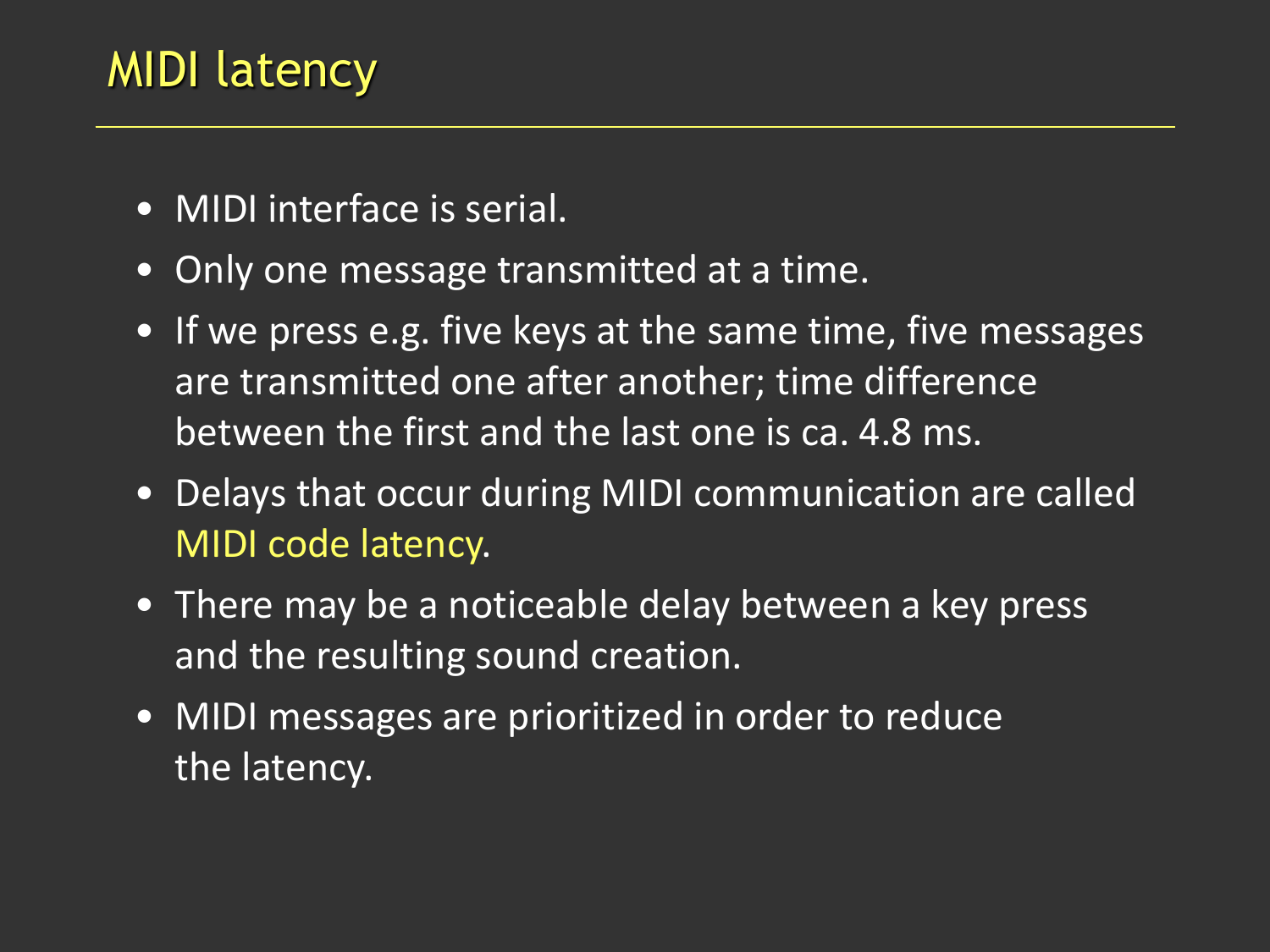MIDI latency when a PC is used:

- system sound drivers (MME/WDM) have high latency,
- ASIO (*Audio Stream Input/Output*) – optimized drivers that don't pass data through the OS, they reduce latency (e.g. free ASIO4ALL),
- *DirectSound (DirectX)* and WASAPi (Windows only) – less effective than ASIO, but much better than system drivers, sufficient for not professional use.

A driver type is usually selectable in the software options. ASIO, WASAPI or DirectX are recommended.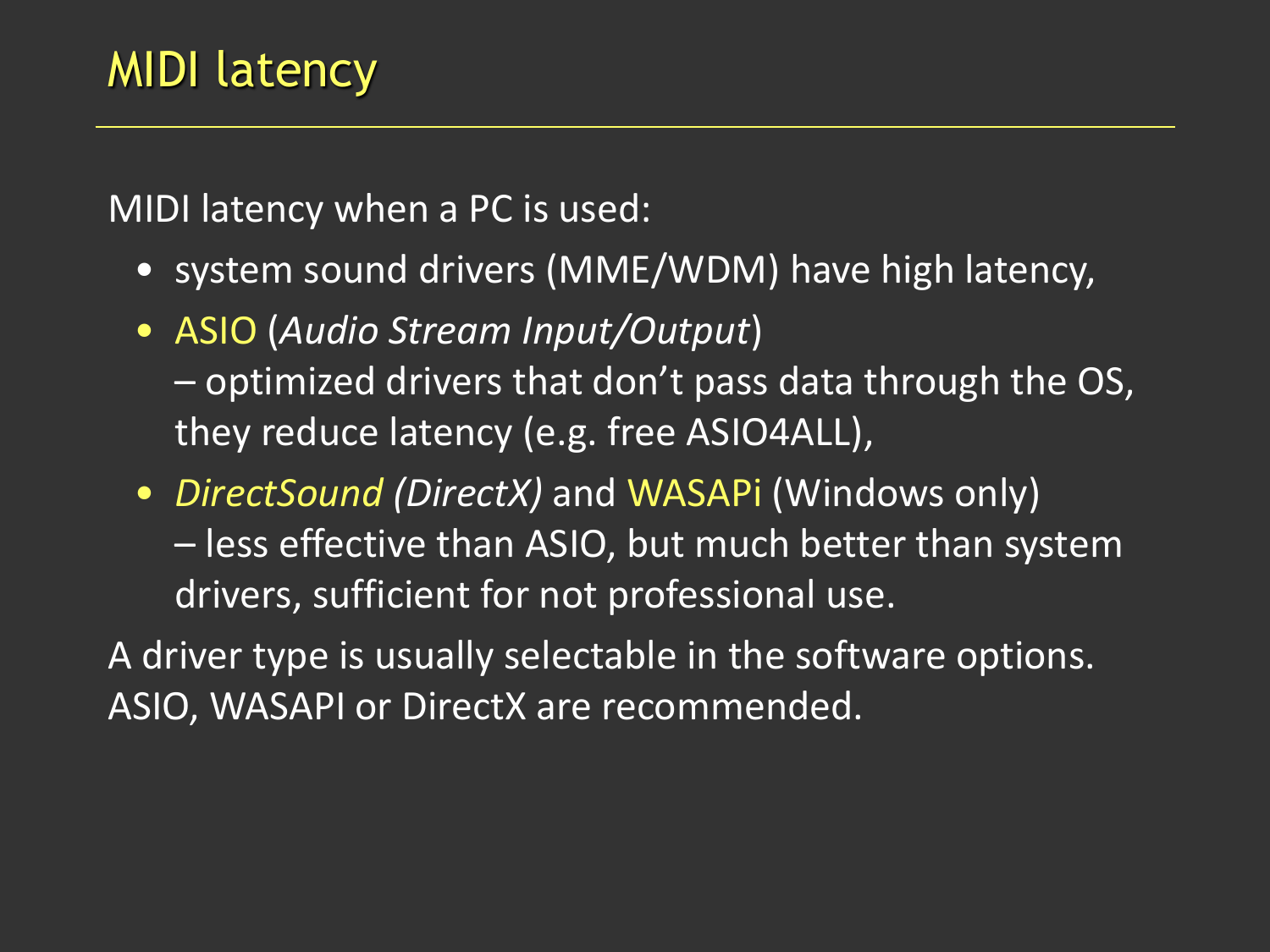# MIDI channels

- MIDI devices can use 16 channels to communicate.
- If the transmitter and the receiver use the same channel, they can exchange messages.
- Channel number is stored in the message status word.
- A transmitter may send messages to multiple receivers, but each receiver has to use different channel.
- A receiver ignores messages sent to different channels than the one it is configured to.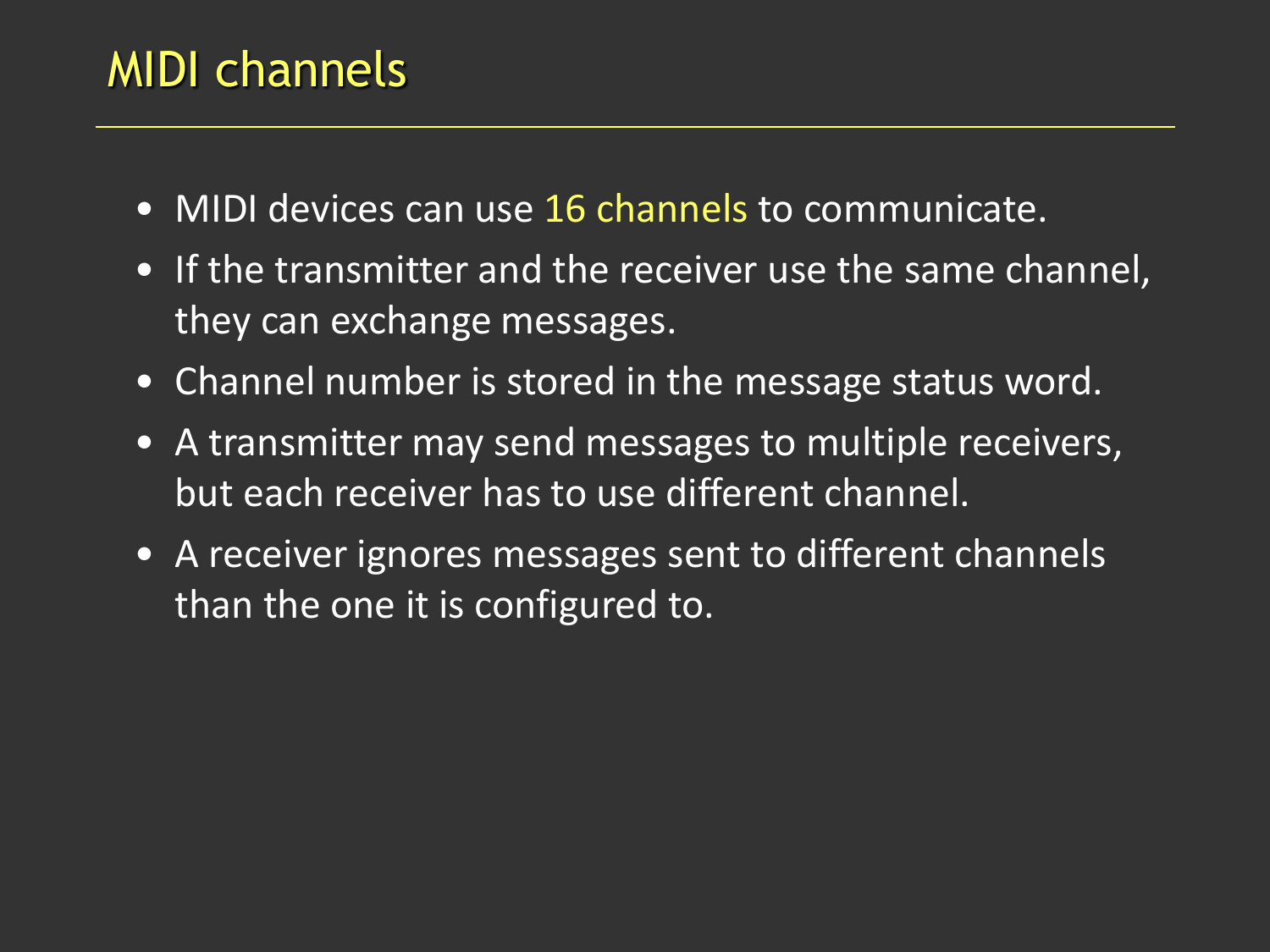A general structure of a MIDI message:

- status byte a type of message,
- data bytes (one or two) a message content.

#### Words are 10-bit:

- a start bit  $(1)$ ,
- a word type:  $1$  status,  $0$  data,
- 7 data bits  $(0 127)$ ,
- $\bullet$  a stop bit  $(0)$ .

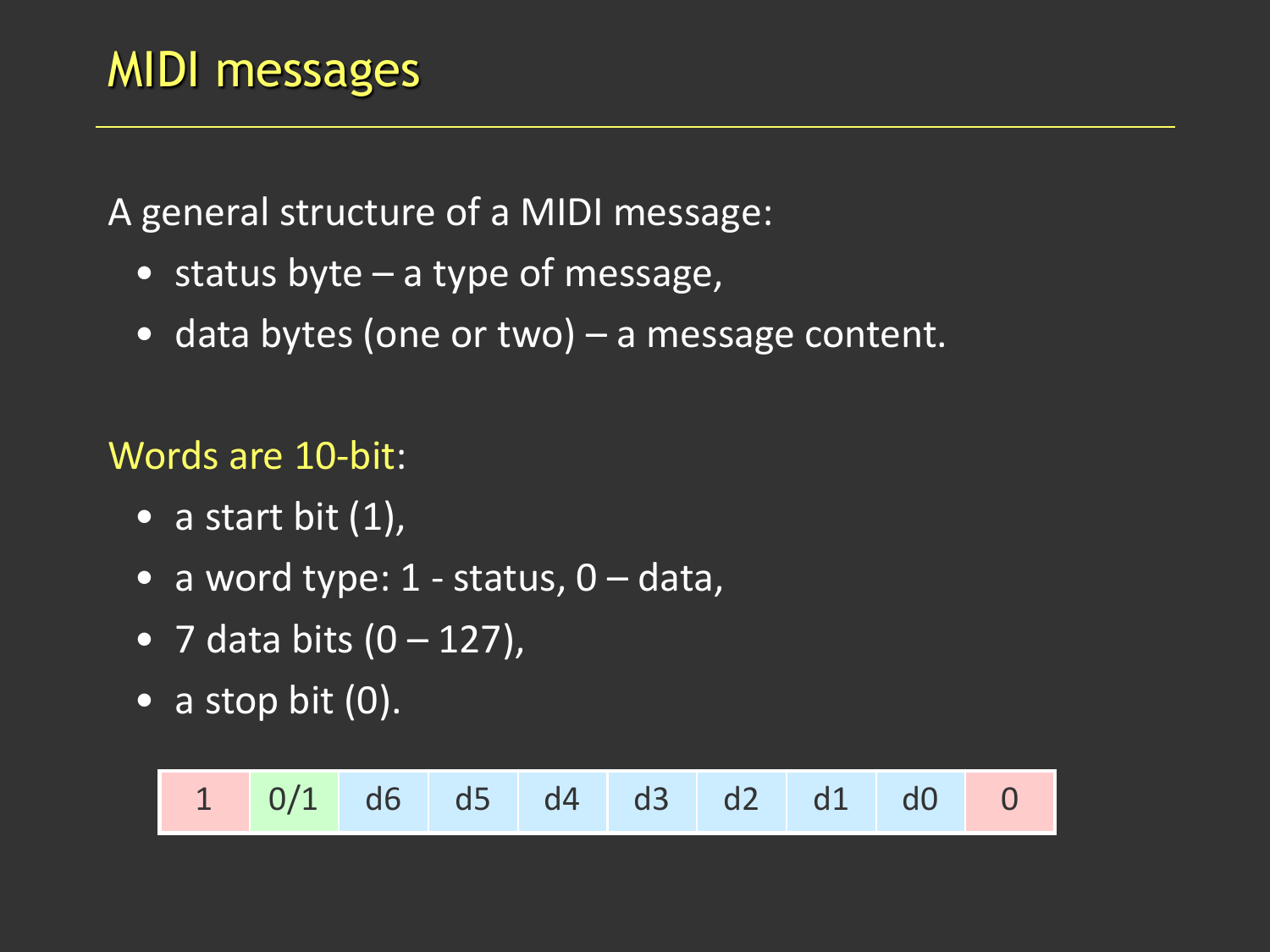An example of a voice message:

*note on* – a command to start sound generation:

- 1001cccc state bit (1), *note on* identifier (001), channel number (cccc, 0 to 15)
- Onnnnnnn data bit (0), sound pitch code (nnnnnnn), e.g. A4 = 69
- 0vvvvvvv data bit (0), velocity value (vvvvvvv)

For example, *Note On*, pitch A4, channel 2, max. velocity: 10010001 01000101 01111111 = 145, 69, 127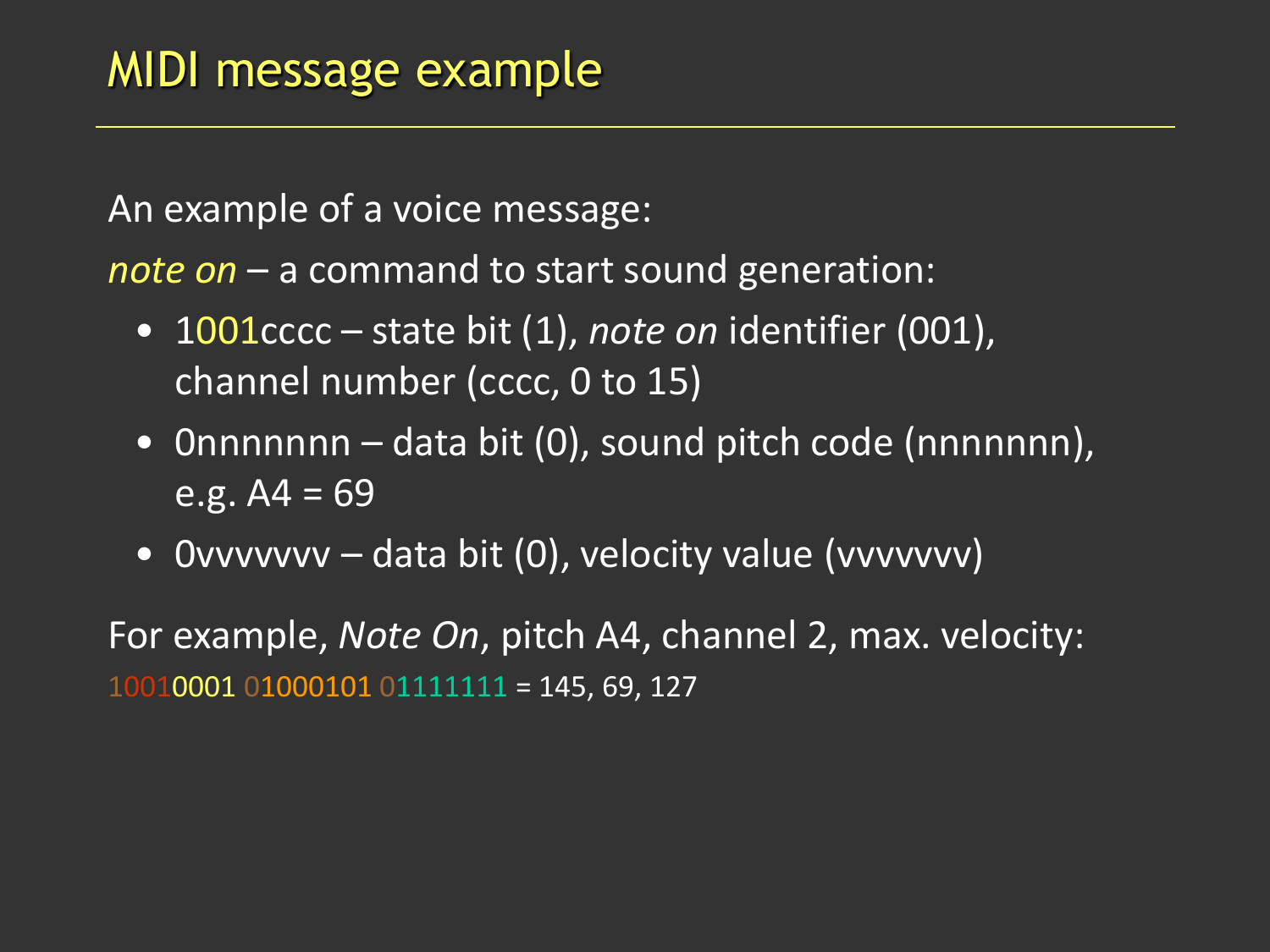Channel messages – for a specified channel only:

- voice messages (sound generation),
- mode messages (configuration).

System messages – for all channels:

- common messages (for all devices),
- system exclusive messages (custom messages),
- real time messages (synchronization).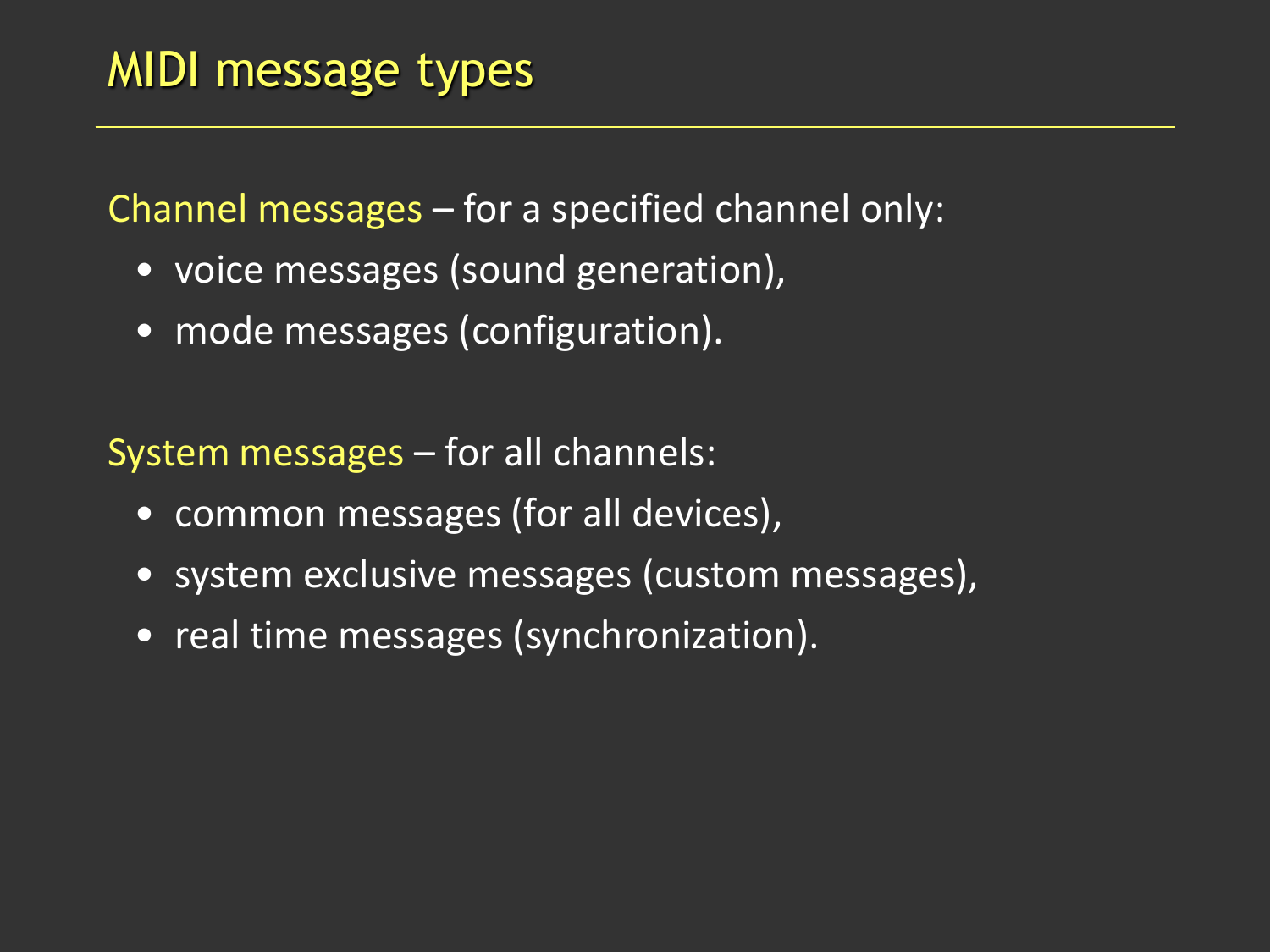Channel voice messages control sounds that the instrument produces.

- *Note On* start generating a sound (e.g. key pressed).
- *Note Off* stop generating a sound (e.g. key released).
- *Control Change* change of a parameter that affects how a sound is created (e.g. a filter cut-off frequency).
- *Pitch Bend* a smooth pitch variation.
- *Aftertouch* changing the pressure on a key,
- *Program Change* change of a program, i.e. the active instrument.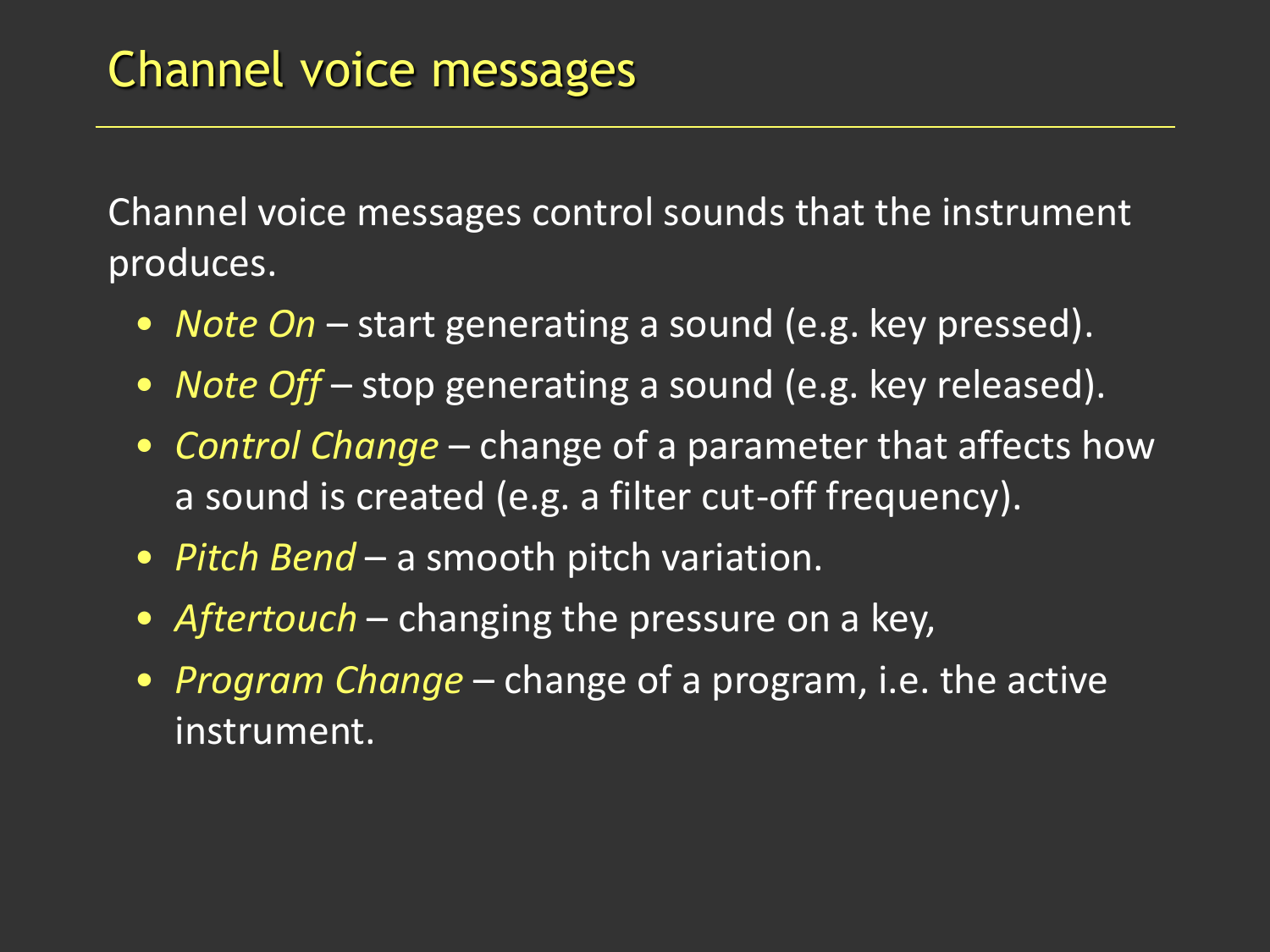# Control Change (CC) messages

- A controller sends a message: CC code, command, parameter.
- CC messages may be generated by knobs, sliders, a mod wheel, etc., and also by a sequencer.
- CC commands have a type "1011xxxx":
	- some are defined in the standard (e.g. 01 = *Modulation Wheel*)
	- others may be assigned to a controller (e.g. a code 69 assigned to a knob by the user)
- Non-standard CC codes are device dependent.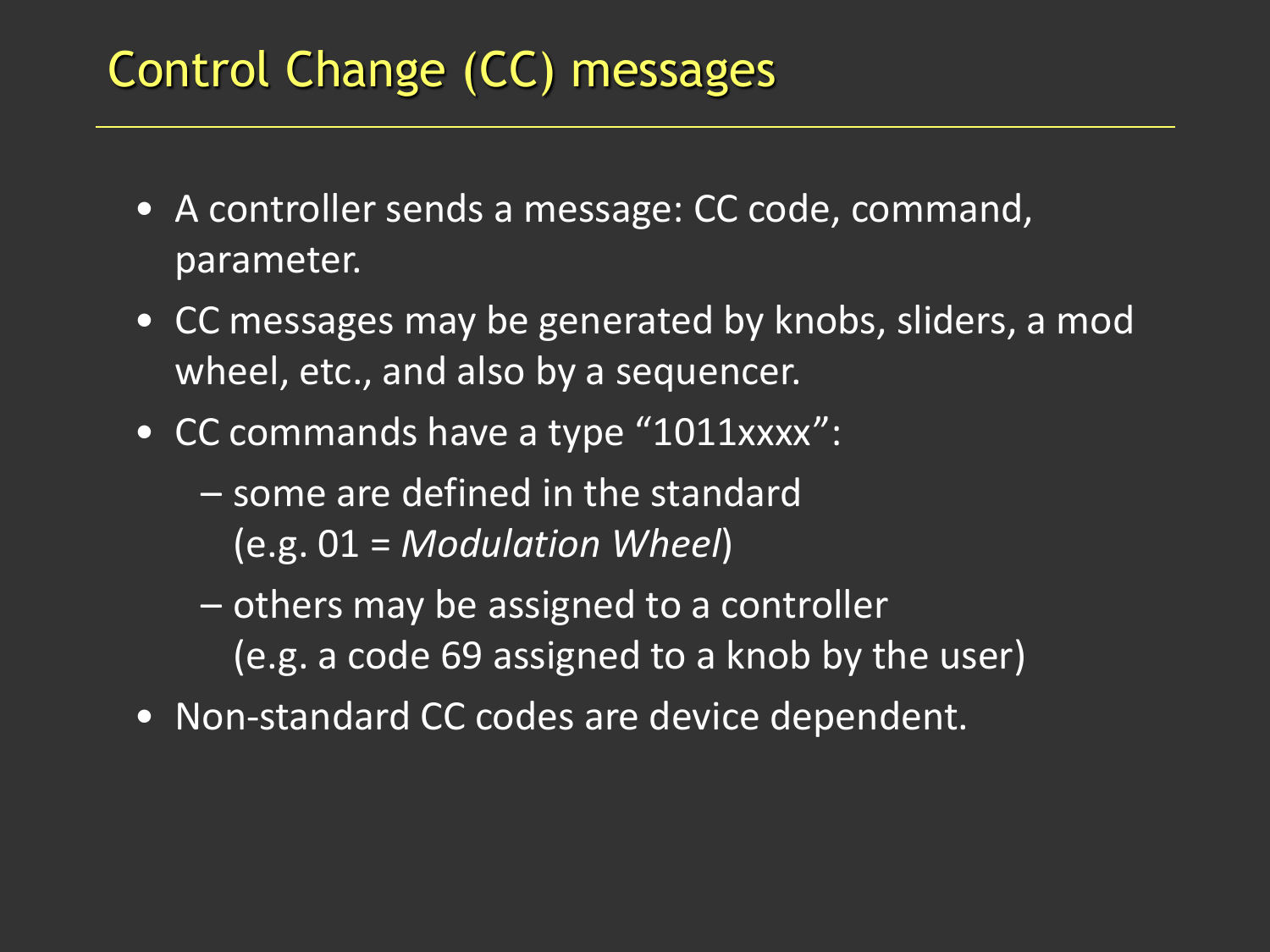CC messages may be used to control the instrument parameters. For example:

- a subtractive synthesizer has a code CC 61 assigned to the VCF cut-off frequency,
- we configure the controller so that the selected knob sends CC 61,
- now, we can turn the knob, which sends CC 61 to the synthesizer with the current knob position,
- the synthesizer reads the CC parameter and uses it to set the cut-off frequency in the VCF.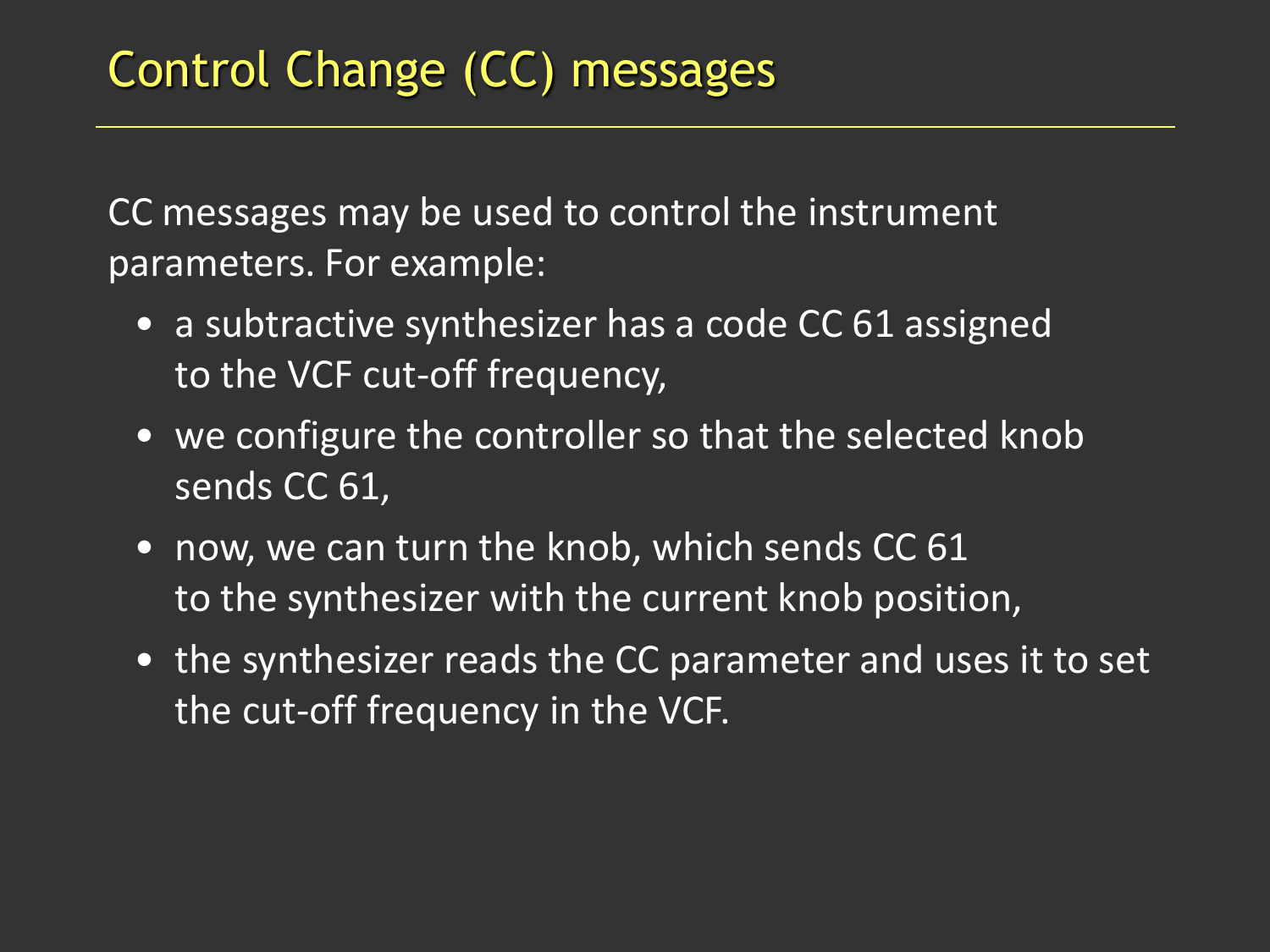Channel mode messages control the instrument:

- *all sound off* turn off generation of all sounds,
- *all notes off* send note off to all voices in the channel,
- *reset all controllers* reset all control parameters to default values,
- *local control on/off* turn on / off a controller,
- *omni, poly, mono* select voice mode.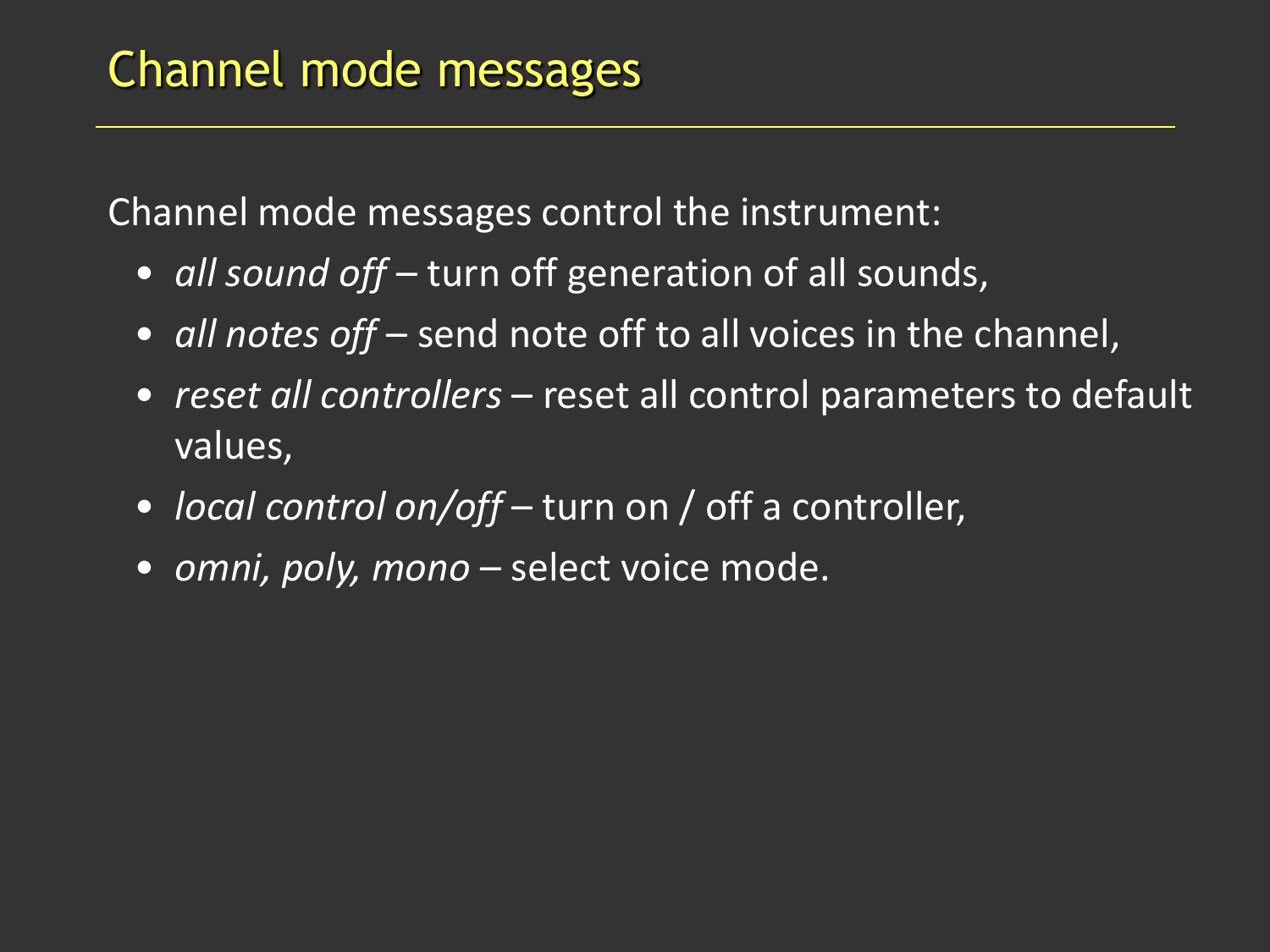## System Exclusive messages

- The MIDI standard cannot describe all needs of instrument vendors.
- System Exclusive messages (SysEx) are non-standard MIDI messages, defined by vendors.
- They can be used to send control messages to a specific device.
- Obviously, they are not portable, different devices may interpret them differently.
- A practical example: loading presets into an instrument.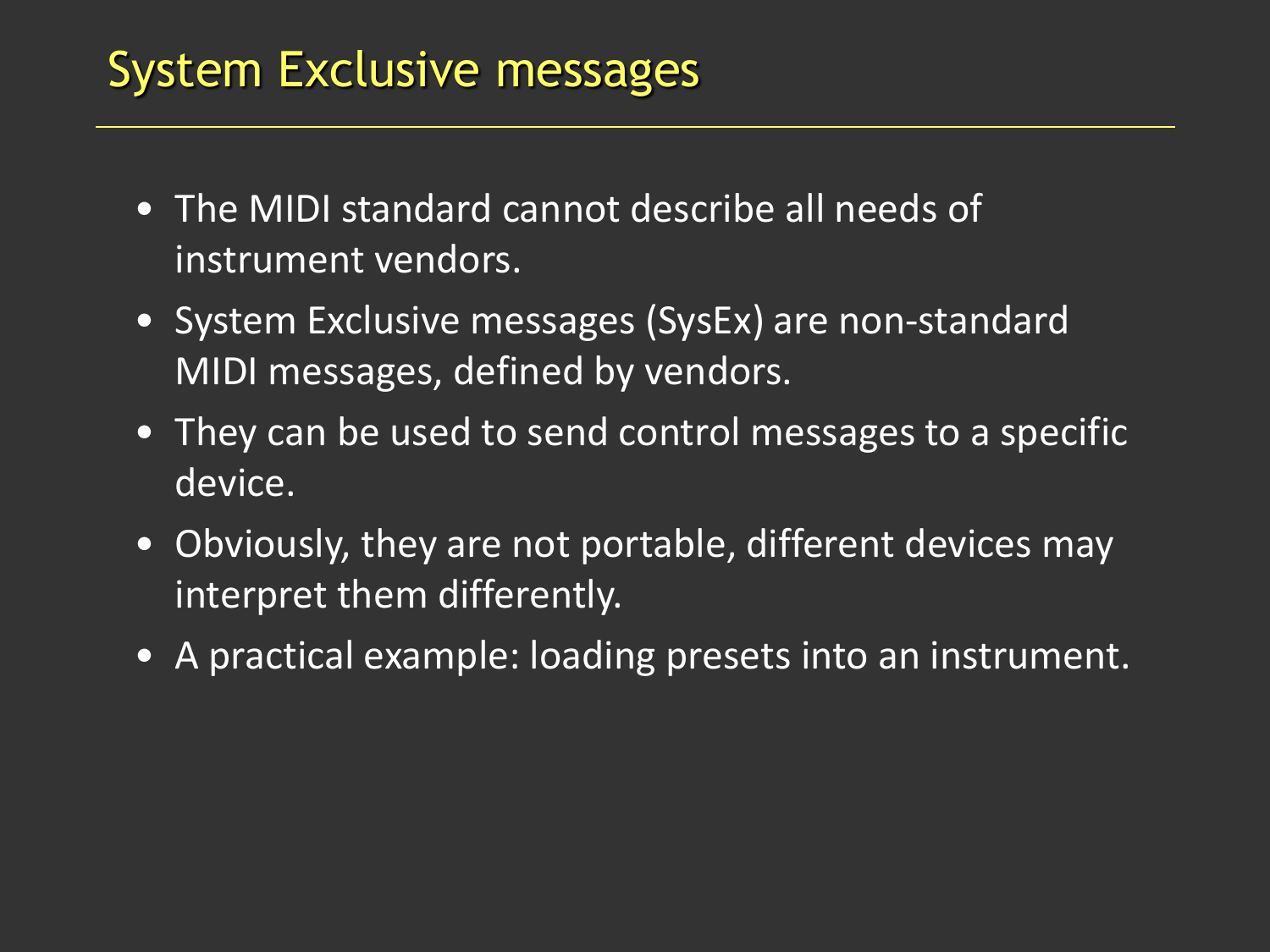#### MIDI instruments

- EMI has a set of instruments, grouped in banks.
- Usually, only one bank may be used at a time.
- A MIDI bank has at most 128 instruments.
- We can use any instrument from the loaded bank.
- MIDI messages:
	- *Control Change* 0 and 32 bank change,
	- *Program Change* instrument change.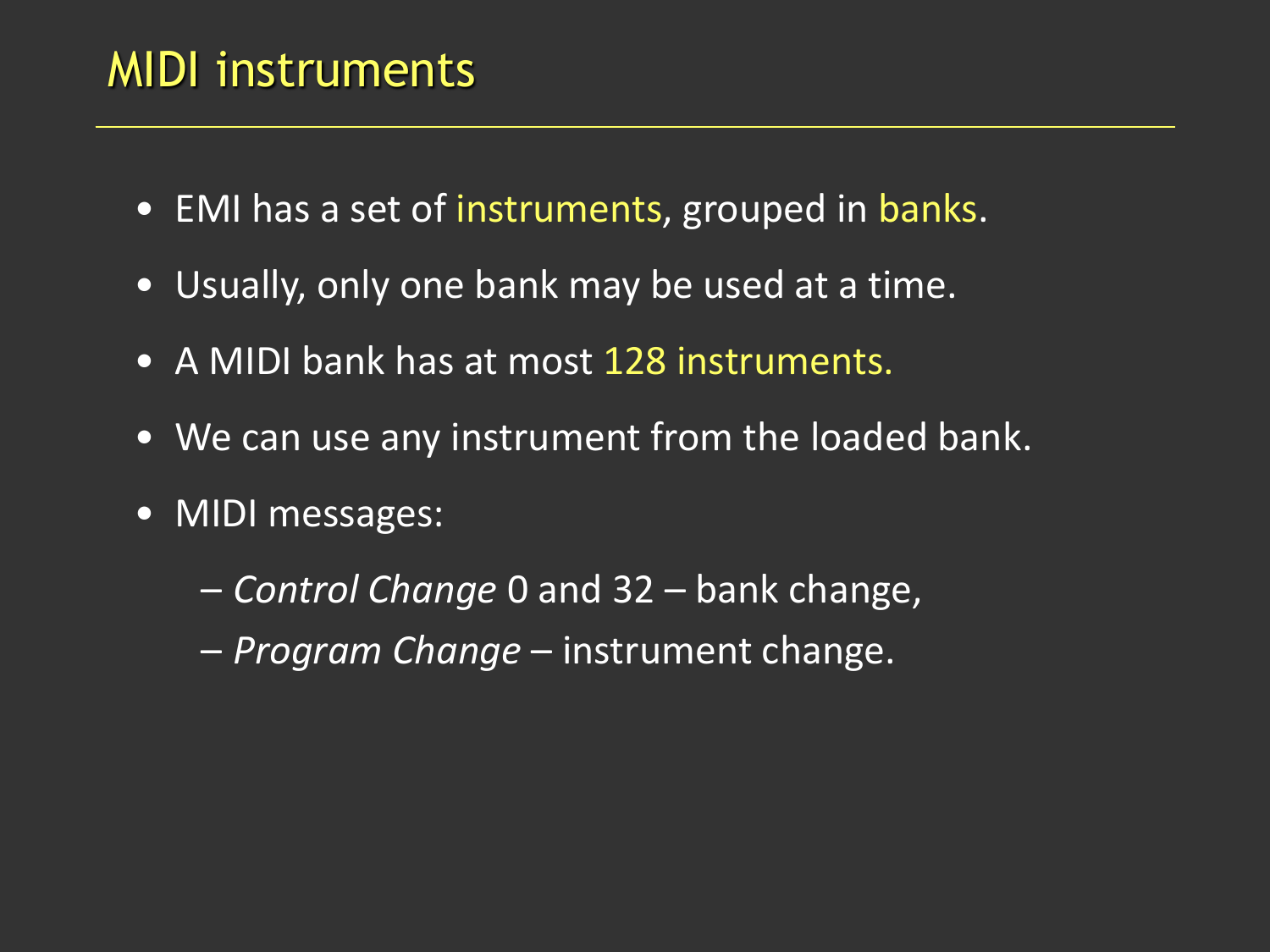MIDI standards describe instruments (patches) that are assigned to numbers within the main bank.

The most important MIDI standards:

- GS *General Standard* the initial standard,
- GM *General MIDI* the most commonly used,
- MT32 (Roland),
- XG (Yamaha; GM extension).

A standard ensures that selecting a given program number results in sounds of a defined instrument.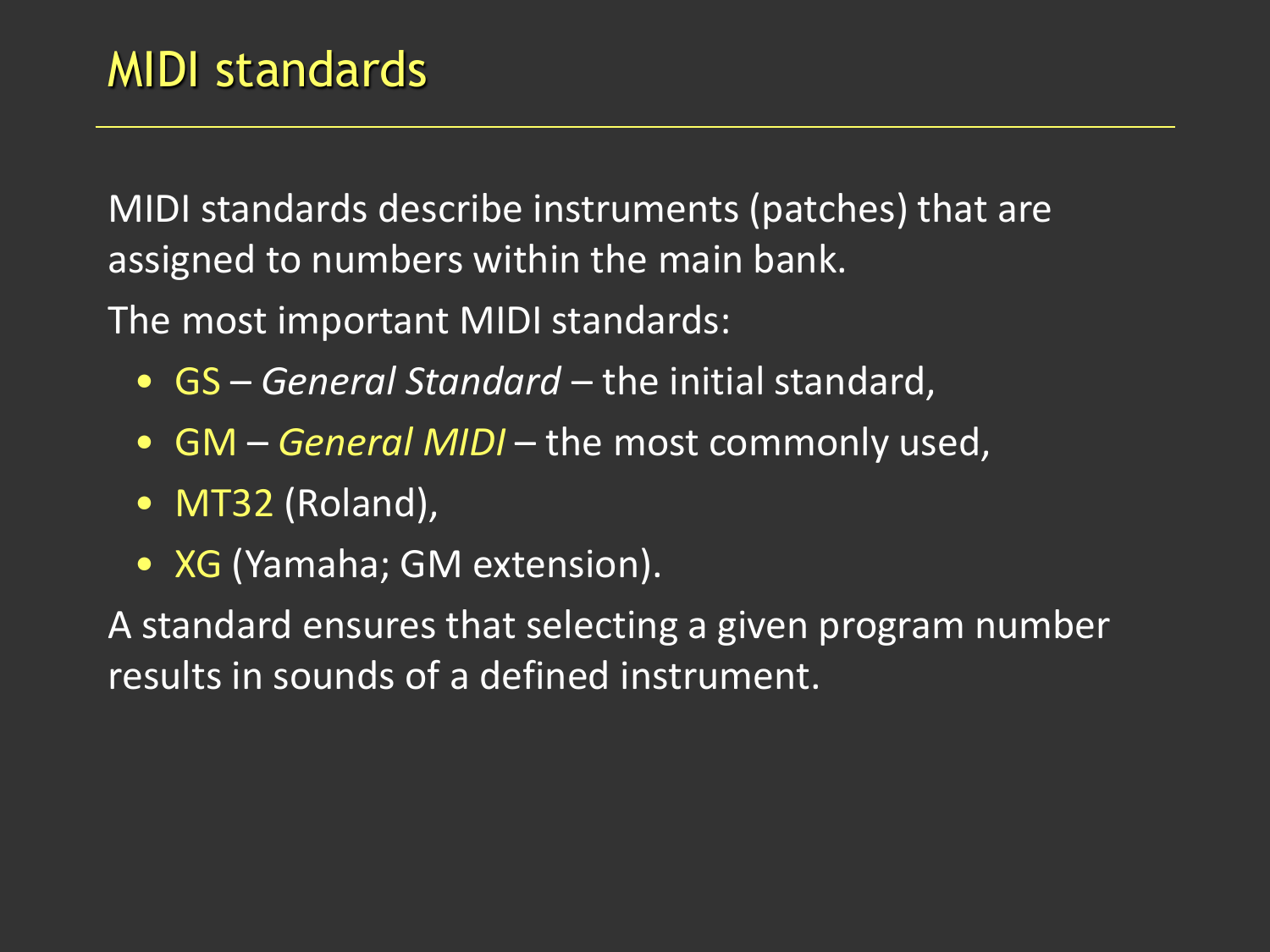#### 128 instruments are divided into 8 groups:

|           | $0 - 7$     | Piano                |           |                                |
|-----------|-------------|----------------------|-----------|--------------------------------|
| $\bullet$ | $8 - 15$    | Chromatic percussion |           |                                |
| $\bullet$ | $16 - 23$   | Organ                |           |                                |
| $\bullet$ | $24 - 31$   | Guitar               | $\bullet$ | <b>0. Acoustic Grand Piano</b> |
| $\bullet$ | $32 - 39$   | <b>Bass</b>          | $\bullet$ | 1. Bright Acoustic Piano       |
| $\bullet$ | $40 - 47$   | <b>Strings</b>       | $\bullet$ | 2. Electric Grand Piano        |
| $\bullet$ | $48 - 55$   | <b>Ensemble</b>      | $\bullet$ | 3. Honky-tonk Piano            |
| $\bullet$ | $56 - 63$   | <b>Brass</b>         | $\bullet$ | 4. Rhodes Piano                |
| $\bullet$ | $64 - 71$   | Reed                 | $\bullet$ | 5. Chorused Piano              |
| $\bullet$ | $72 - 79$   | Pipe                 | $\bullet$ | 6. Harpischord (klawesyn)      |
|           | $80 - 87$   | <b>Synth Lead</b>    | $\bullet$ | 7. Clavinet (klawikord)        |
| $\bullet$ | $88 - 95$   | <b>Synth Pad</b>     |           |                                |
| $\bullet$ | $96 - 103$  | <b>Synth Effects</b> |           |                                |
| $\bullet$ | $104 - 111$ | Etnic                |           |                                |
| $\bullet$ | $112 - 119$ | <b>Pecussive</b>     |           |                                |
| $\bullet$ | $120 - 127$ | <b>Sound Effects</b> |           |                                |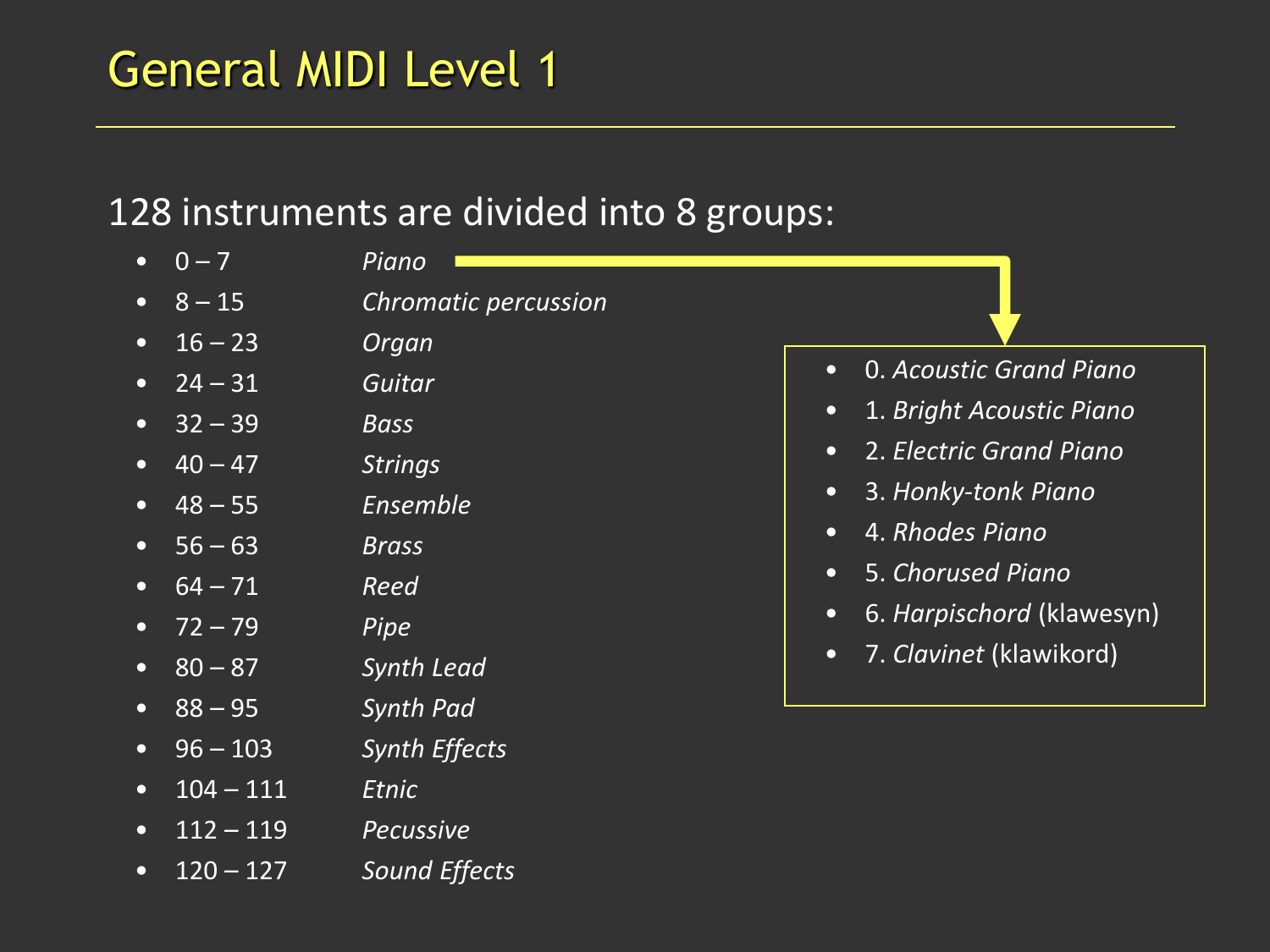#### Percussive sounds

- In GM standard, messages related to generation of unpitched percussive sounds always use channel 10.
- Each pitch code corresponds to a different percussive instrument. At most 128 sounds are defined in the bank.
- This convention is used for sounds with undefined pitch.
- The main bank has 47 percussive sounds (codes 35 81).
- Different banks may have different sets of percussive sounds.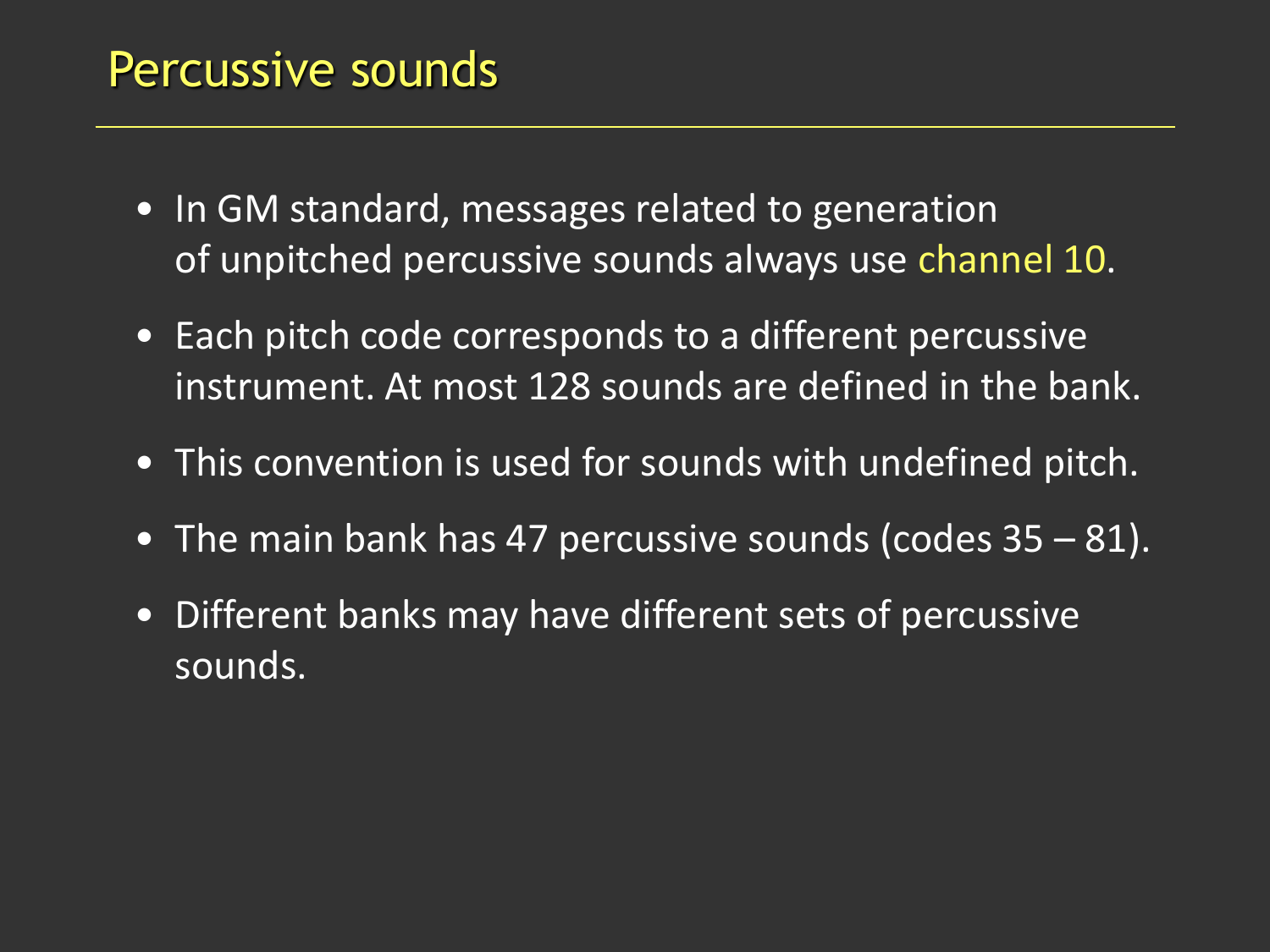MIDI Implementation Chart is a specification of messages that a given device can transmit and receive, and interpretation of specific messages by the device.

The chart is typically a table with columns:

- function (message type)
- transmitted whether a message can be sent,
- recognized whether a message can be interpreted,
- remarks (e.g. meaning of a CC code).

Symbols: " $O'' = yes$ , " $X'' = no$ . Optionally, a description may be added.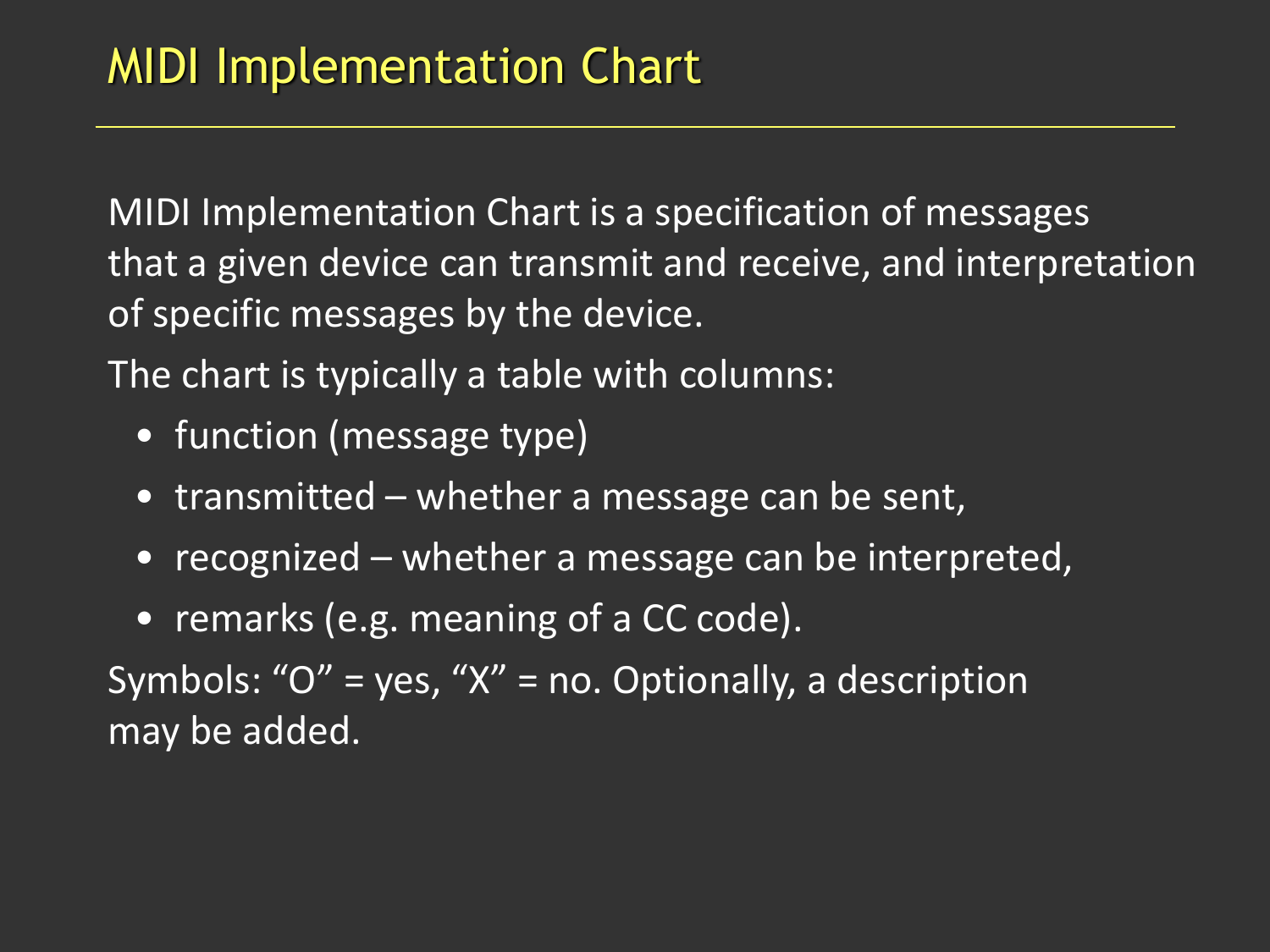# An example of a MID chart for a synthesizer

|                   | <b>Function</b>                                                                                       | <b>Transmitted</b>                                                                      | Recognized                                                                                                                                                       | Remarks                                                                                                                                                                                                                                  |
|-------------------|-------------------------------------------------------------------------------------------------------|-----------------------------------------------------------------------------------------|------------------------------------------------------------------------------------------------------------------------------------------------------------------|------------------------------------------------------------------------------------------------------------------------------------------------------------------------------------------------------------------------------------------|
| Basic<br>Channel  | Default<br>Changed                                                                                    | $1 - 7, 10$<br>k                                                                        | $1 - 16$<br>X                                                                                                                                                    |                                                                                                                                                                                                                                          |
| Mode              | Default<br>Messages<br>Altered                                                                        | Mode 3<br>*****                                                                         | Mode 1<br>Mode 1,2 (M=1)                                                                                                                                         | $^*1$<br>$*_{2}$                                                                                                                                                                                                                         |
| Note<br>Number    | True Voice                                                                                            | $0 - 127$<br>*****                                                                      | $ 0 - 127$<br>$ 0 - 127$                                                                                                                                         |                                                                                                                                                                                                                                          |
| Velocity          | Note ON<br>Note OFF                                                                                   | lo *3<br> x                                                                             | O<br>X                                                                                                                                                           |                                                                                                                                                                                                                                          |
| After<br>Touch    | Key's<br>Ch's                                                                                         | k<br>k                                                                                  | ${}^*3$<br>Ō.<br>lo *3                                                                                                                                           |                                                                                                                                                                                                                                          |
| Pitch Bend        |                                                                                                       | k                                                                                       | lo *3                                                                                                                                                            |                                                                                                                                                                                                                                          |
| Control<br>Change | 0,32<br>1<br>5<br>6,38<br>7<br>10<br>11<br>64<br>65<br>66<br>67<br>84<br>91<br>93<br>98,99<br>100,101 | k<br>k<br>k<br>Ιx<br>Ιx<br>Ι×<br>Ι×<br> x<br> x<br> x<br>k<br>k<br> x<br> x<br> x<br>Ιx | lo *3<br>lo *3<br>$0*3$<br>lo *3<br>lo *3<br>lo *3<br>lo *3<br>lo *3<br>lo *3<br>lo *3<br>lo *3<br>lo *3<br>O (Reverb) *3<br>O (Chorus) *3<br>*3<br>lo.<br>lo *3 | <b>Bank select</b><br>Modulation<br>Portamento time<br>Data entry<br>Volume<br>Panpot<br>Expression<br>Hold 1<br>Portamento<br>Sostenuto<br>Soft<br>Portamento ctrl<br>Effect 1 depth<br>Effect 3 depth<br>NRPN Isb, msb<br>RPN Isb, msb |
| Program<br>Change | True #                                                                                                | X<br>*****                                                                              | lo *з<br>$0 - 127$                                                                                                                                               | Program # 1-128                                                                                                                                                                                                                          |
| System Exclusive  |                                                                                                       | Ιo                                                                                      | lо                                                                                                                                                               |                                                                                                                                                                                                                                          |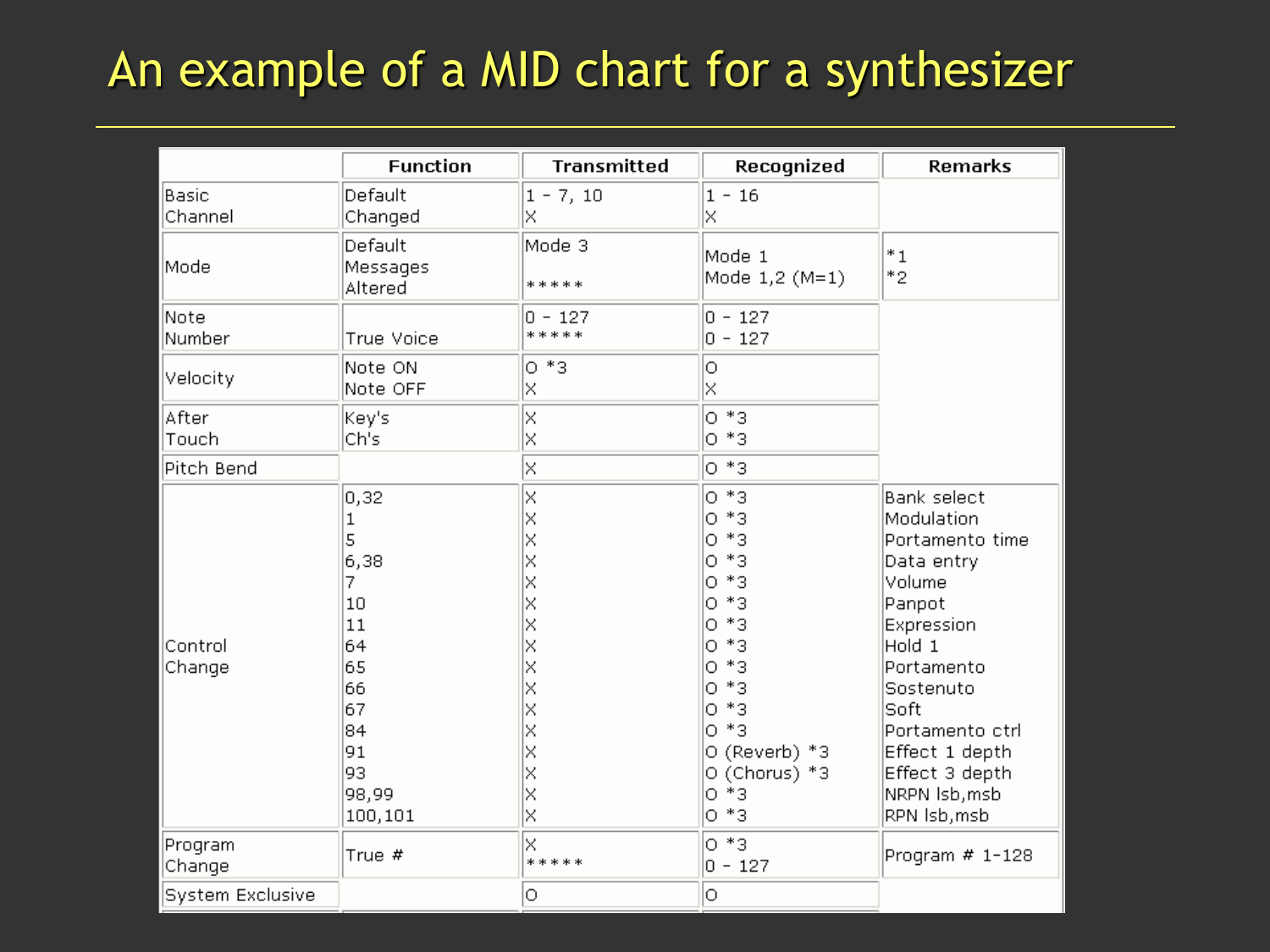## MIDI Implementation Chart

- In order to check whether a message can be transmitted between devices, we compare charts from both devices.
- We need to find a specific function in both charts and compare the content:
	- *transmitted* column for the sender,
	- *recognised* column for the receiver.
- If either device has X, a message cannot be transmitted.
- If O is in both charts, a message may be sent and received.
- We should also read all additional notes for this entry.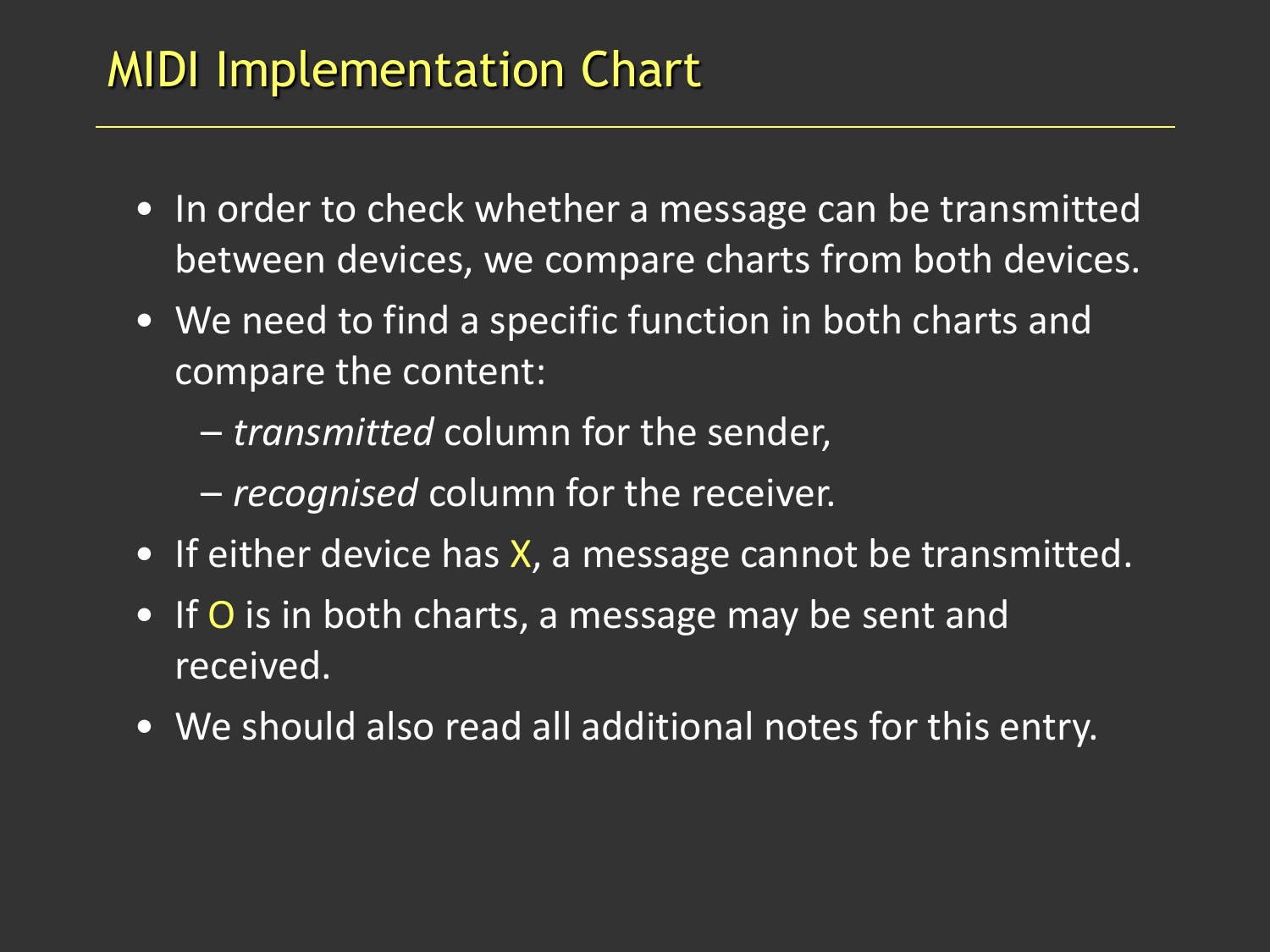## MIDI controllers

MIDI keyboard:

- piano-type keys, dynamic (with velocity sensors),
- *pitch bend* and *modulation* wheels,
- knobs and sliders (sending CC codes),
- a display,
- foot controller input (*sustain*),
- DIN and USB outputs.

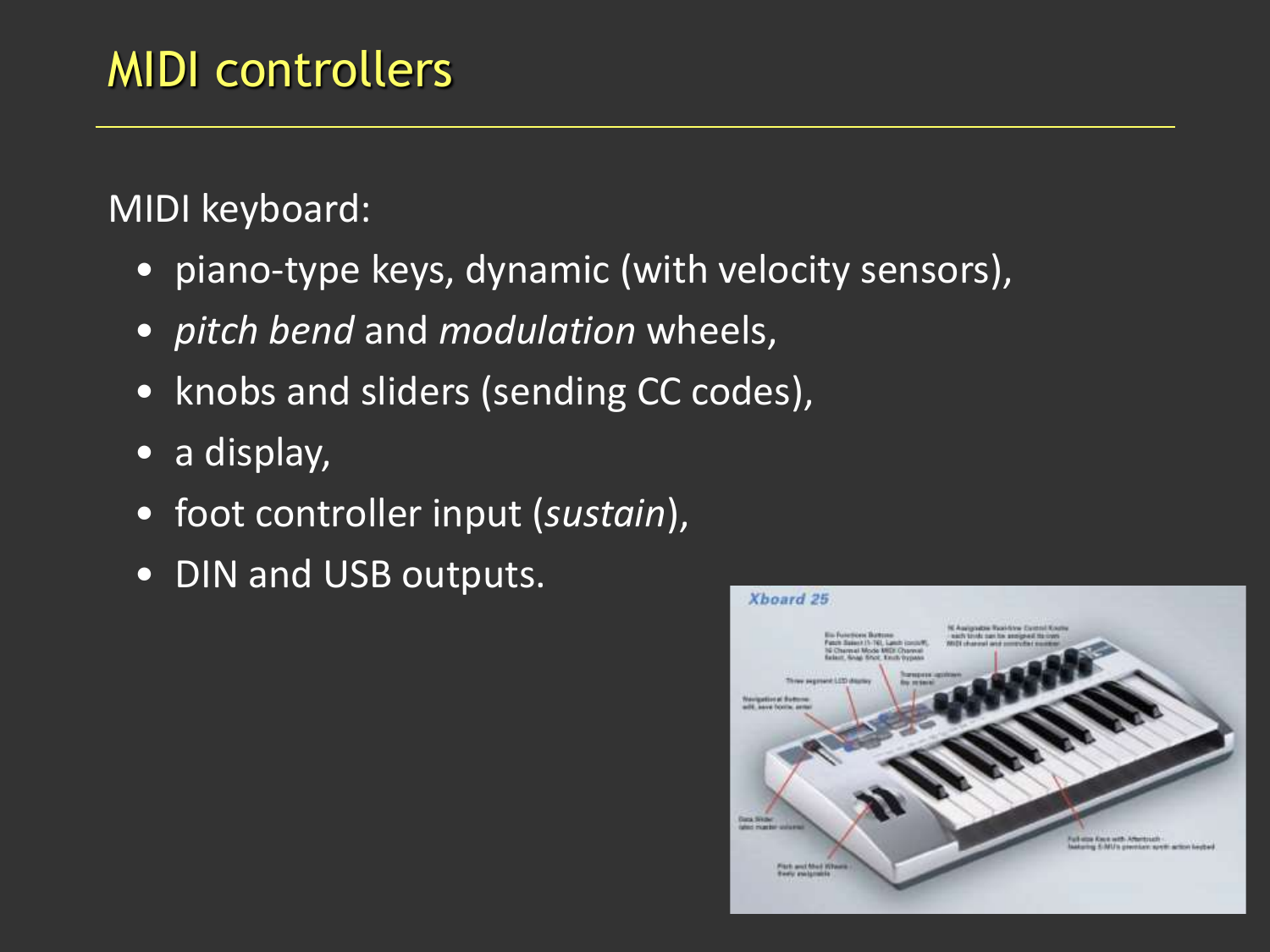## MIDI drivers

#### Examples of MIDI controllers other than the keyboard



#### MIDI drum pad



#### virtual gramophone (for DJs)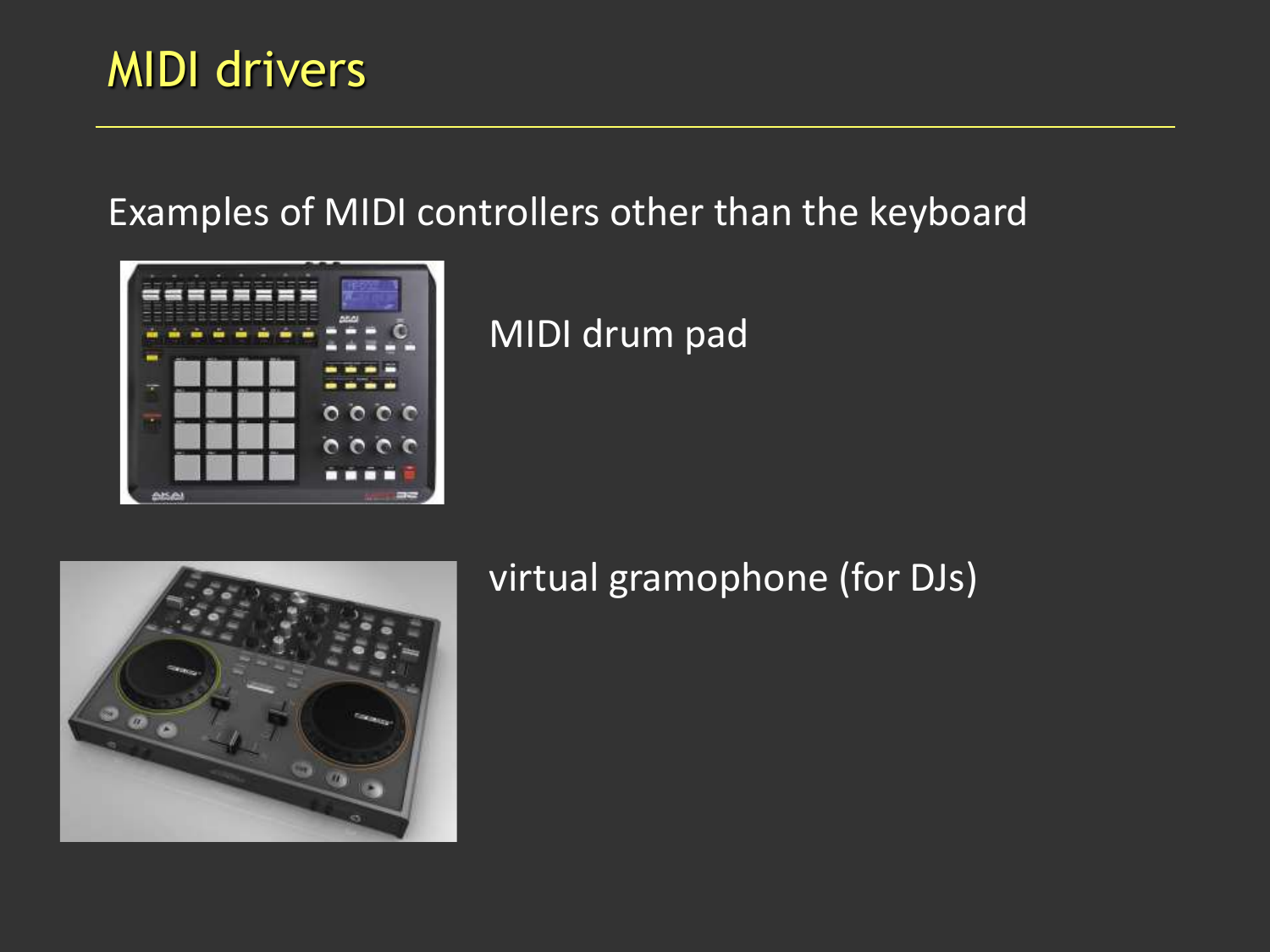## MIDI drivers



*flounds* 



#### MIDI drum kit

MIDI guitar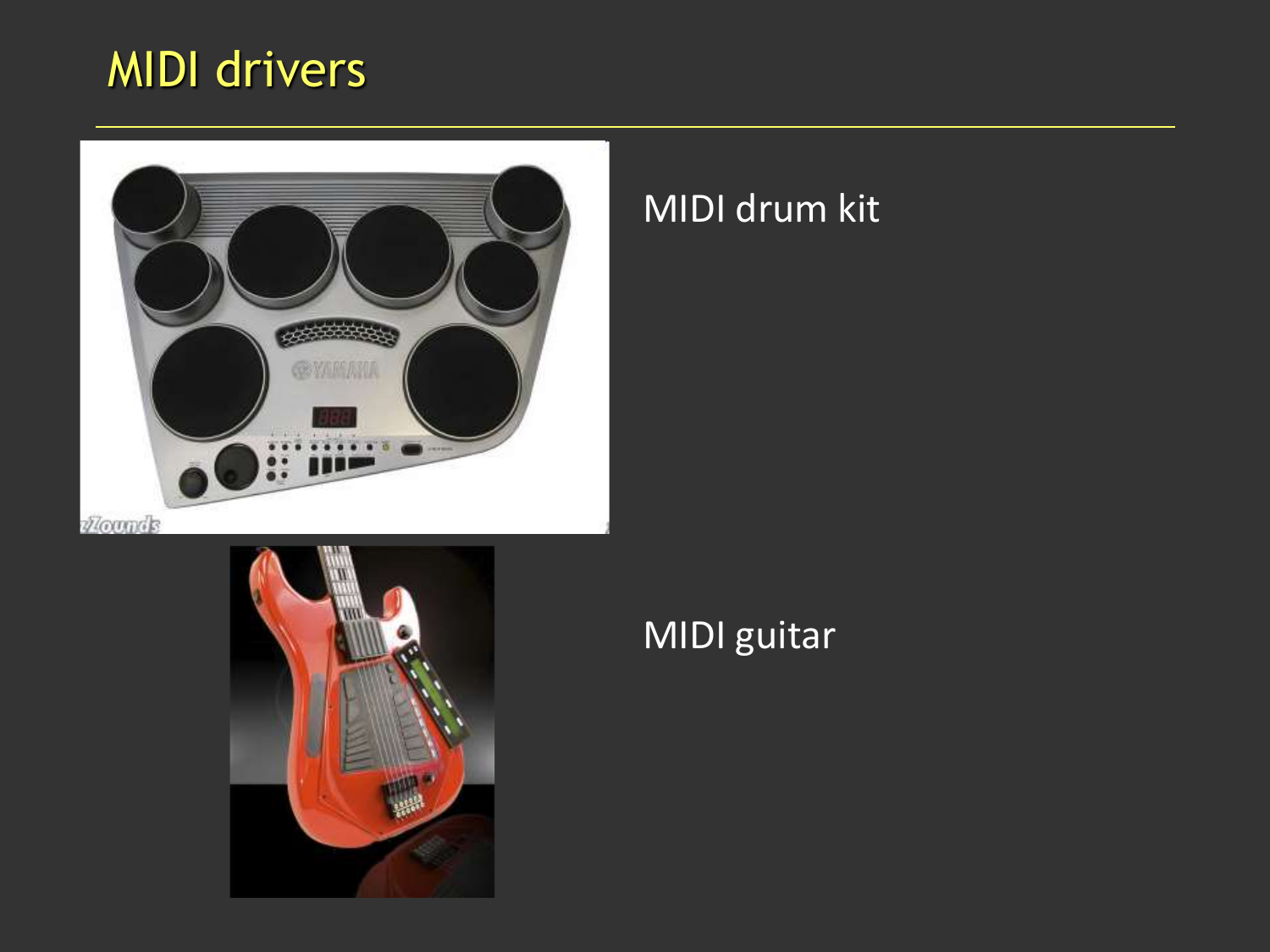MIDI sequencer is a hardware or (usually) a software that can:

- record,
- edit (modify, process),
- play back

sequences of MIDI codes.

A sequencer controls the instrument, sending MIDI codes to the instrument and playing on it instead of a live musician.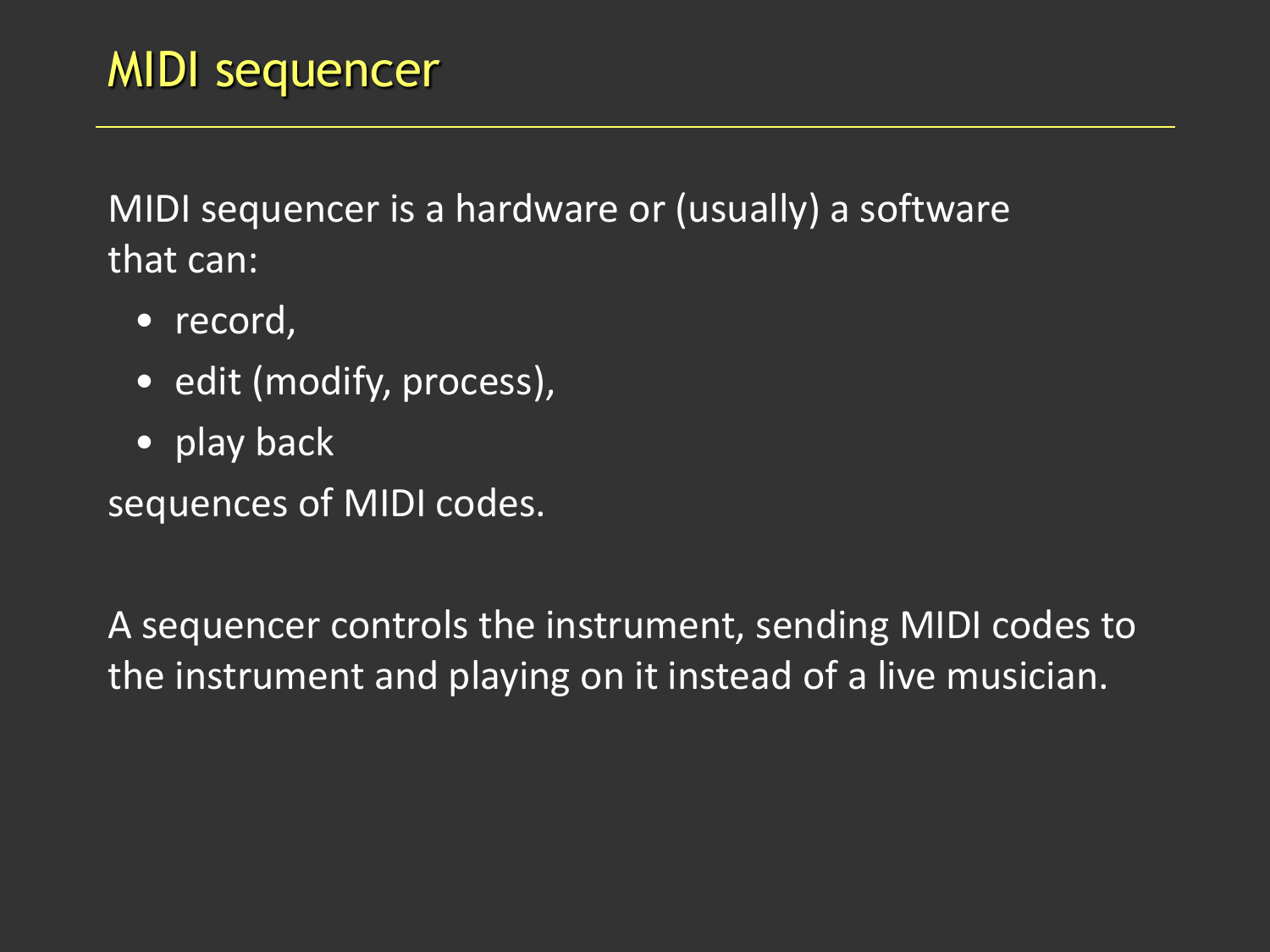# Typical functions of a MIDI sequencer

- Recording MIDI codes, in real time and in step mode.
- Playback of MIDI codes through specified channels.
- MIDI codes presentation:
	- tracks,
	- piano roll,
	- score (sheet),
	- list of MIDI messages.
- Editing functions, e.g. quantization.
- Graphical mixer, metronome, etc.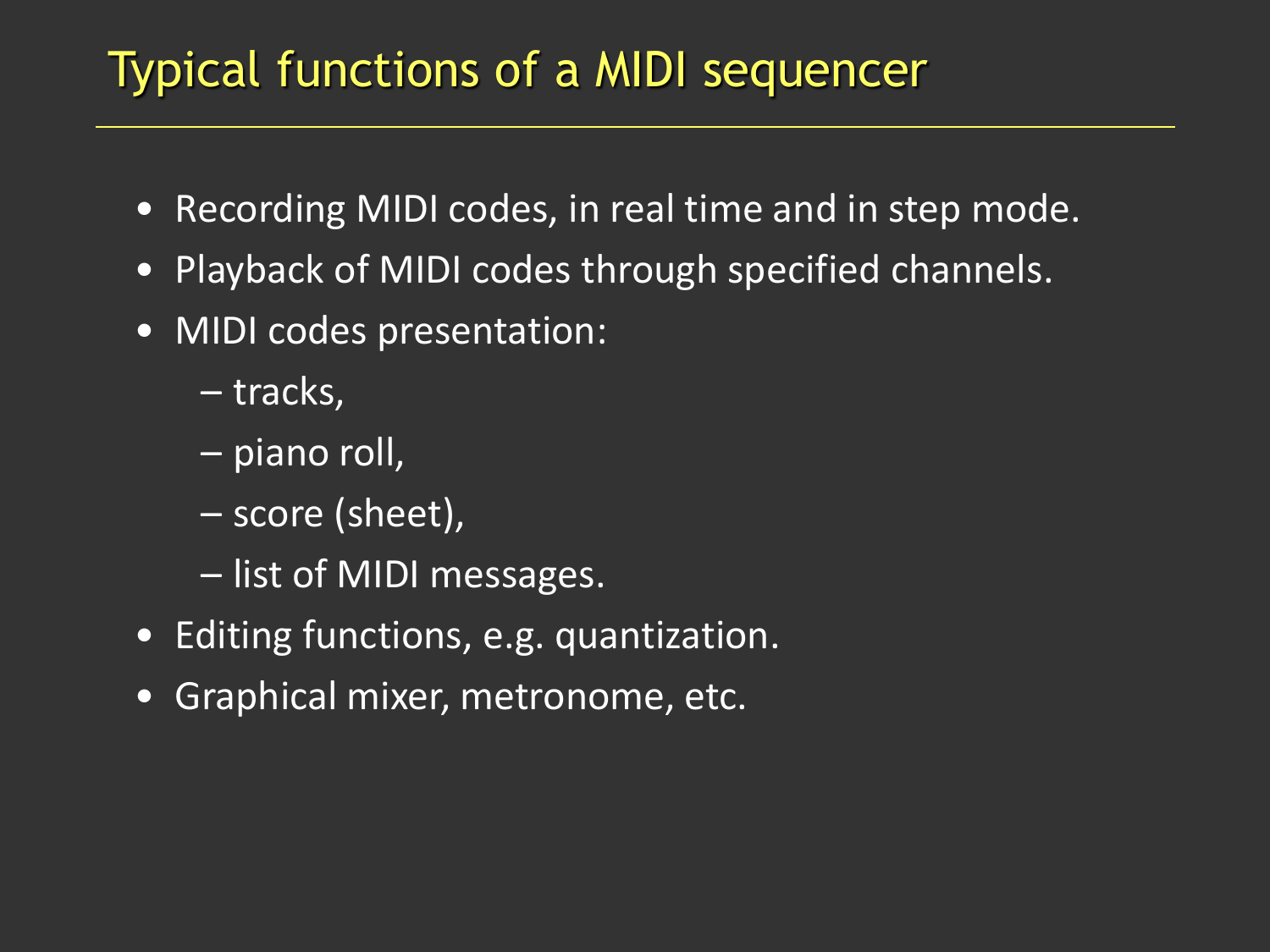# MIDI codes in a sequencer

|   | R. | lype. | Name   Pch   Port   Chn |    |       | Vol                                                                                                                                                                                                                                        | Trans |  |  |  |  | 18 |  | 24 |  | 32 |  |  |  |
|---|----|-------|-------------------------|----|-------|--------------------------------------------------------------------------------------------------------------------------------------------------------------------------------------------------------------------------------------------|-------|--|--|--|--|----|--|----|--|----|--|--|--|
|   |    |       | Sample                  |    | $- -$ | <b>Sometime construction continued</b>                                                                                                                                                                                                     | . 0.0 |  |  |  |  |    |  |    |  |    |  |  |  |
|   |    |       | Copyrig                 |    | $- -$ | produced produced produced and pro-                                                                                                                                                                                                        | -0.0  |  |  |  |  |    |  |    |  |    |  |  |  |
|   |    |       | Voyetra                 |    | $- -$ | <i><u>Successive conservations of the conservation of the conservation of the conservation of the conservation of the conservation of the conservation of the conservation of the conservation of the conservation of the conserva</u></i> | ,00   |  |  |  |  |    |  |    |  |    |  |  |  |
|   |    |       | All Righ                |    | $- -$ |                                                                                                                                                                                                                                            | 00    |  |  |  |  |    |  |    |  |    |  |  |  |
|   |    | ☺     | Drums                   |    | 10    |                                                                                                                                                                                                                                            | α0    |  |  |  |  |    |  |    |  |    |  |  |  |
| 6 |    | ☺     | Bass                    | 33 |       |                                                                                                                                                                                                                                            | 0.0   |  |  |  |  |    |  |    |  |    |  |  |  |
|   |    | ☺     | Melodyl                 |    |       |                                                                                                                                                                                                                                            | -0.0  |  |  |  |  |    |  |    |  |    |  |  |  |
| θ |    | ☺     | Sevboa                  |    |       |                                                                                                                                                                                                                                            | 0.0   |  |  |  |  |    |  |    |  |    |  |  |  |











| Type | Position   |             | Channel |    | Parameteis |     |           |
|------|------------|-------------|---------|----|------------|-----|-----------|
| Note | COC.01.000 | 00.04.06.05 | O٤      | A2 | 107        | 004 | 00 00:000 |
| Note | 003:01:360 | 00:04:16:49 | 04      | EЗ | 107        | 064 | 00:00:080 |
| Note | 003:02:000 | 00:04:19:71 | 04      | EЭ | 107        | 064 | 00:00:330 |
| Note | 003:02:360 | 00:05:05:35 | 04      | A2 | 107        | 064 | 00:01:000 |
| Note | 003:03:360 | 00:05:10:21 | 04      | EЭ | 107        | 064 | 00:00:000 |
| Note | 003:04:000 | 00:05:21:42 | 04      | EЗ | 107        | 064 | 00:00:360 |
| Note | 003:04:360 | 00:06:07:07 | 04      | A2 | 107        | 064 | 00:00:095 |
| Note | 004:01:000 | 00:06:10:28 | 04      | A2 | 107        | 064 | 00:00:360 |
| Note | 004:01:360 | 00:06:19:92 | 04      | EЭ | 107        | 064 | 00:00:000 |
| Note | 004:02:000 | 00:06:23:14 | 04      | E3 | 107        | 064 | 00:00:330 |
| Note | 004:02:360 | 00:07:08:78 | 04      | A2 | 107        | 064 | 00:00:085 |
| Note | 004:03:000 | 00:07:11:99 | Ū4      | A2 | 107        | 064 | 00:00:360 |
| Note | 004:03:360 | 00:07:21:64 | 04      | EЗ | 107        | 064 | 00:00:080 |
| Note | 004:04:000 | 00:08:00:85 | Ū4      | E3 | 107        | 064 | 00:00:240 |
| Note | 004:04:240 | 00:08:07:28 | 04      | E2 | 107        | 064 | 00:00:240 |
| Note | 005:01:000 | 00:08:13:71 | Ū4      | AΖ | 107        | 064 | 00:00:360 |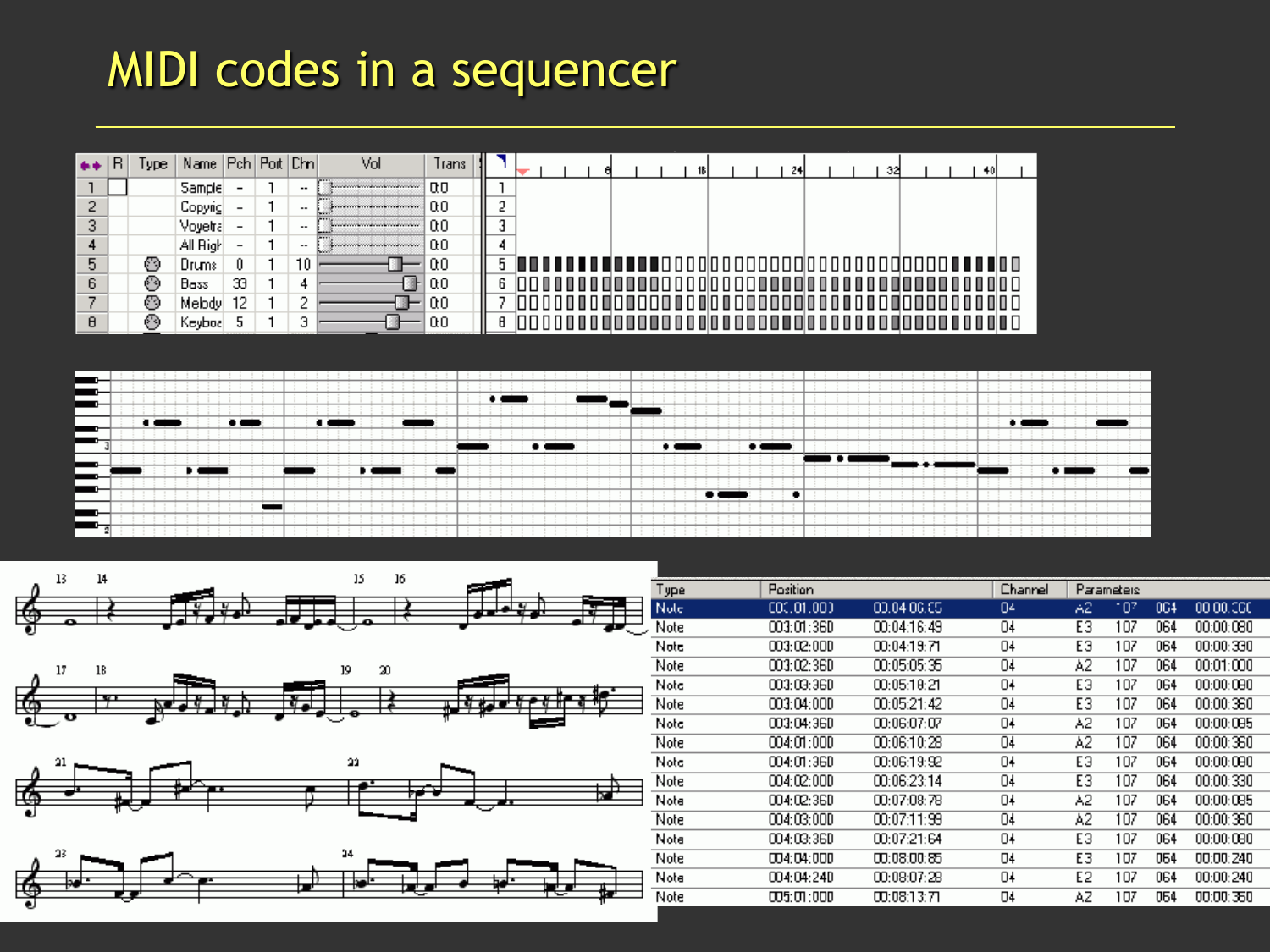MIDI codes editing:

- adding, removing, modification of notes,
- altering the tempo,
- transposition (pitch change),
- quantization aligning note onsets and duration,
- "humanization" adding random imperfections.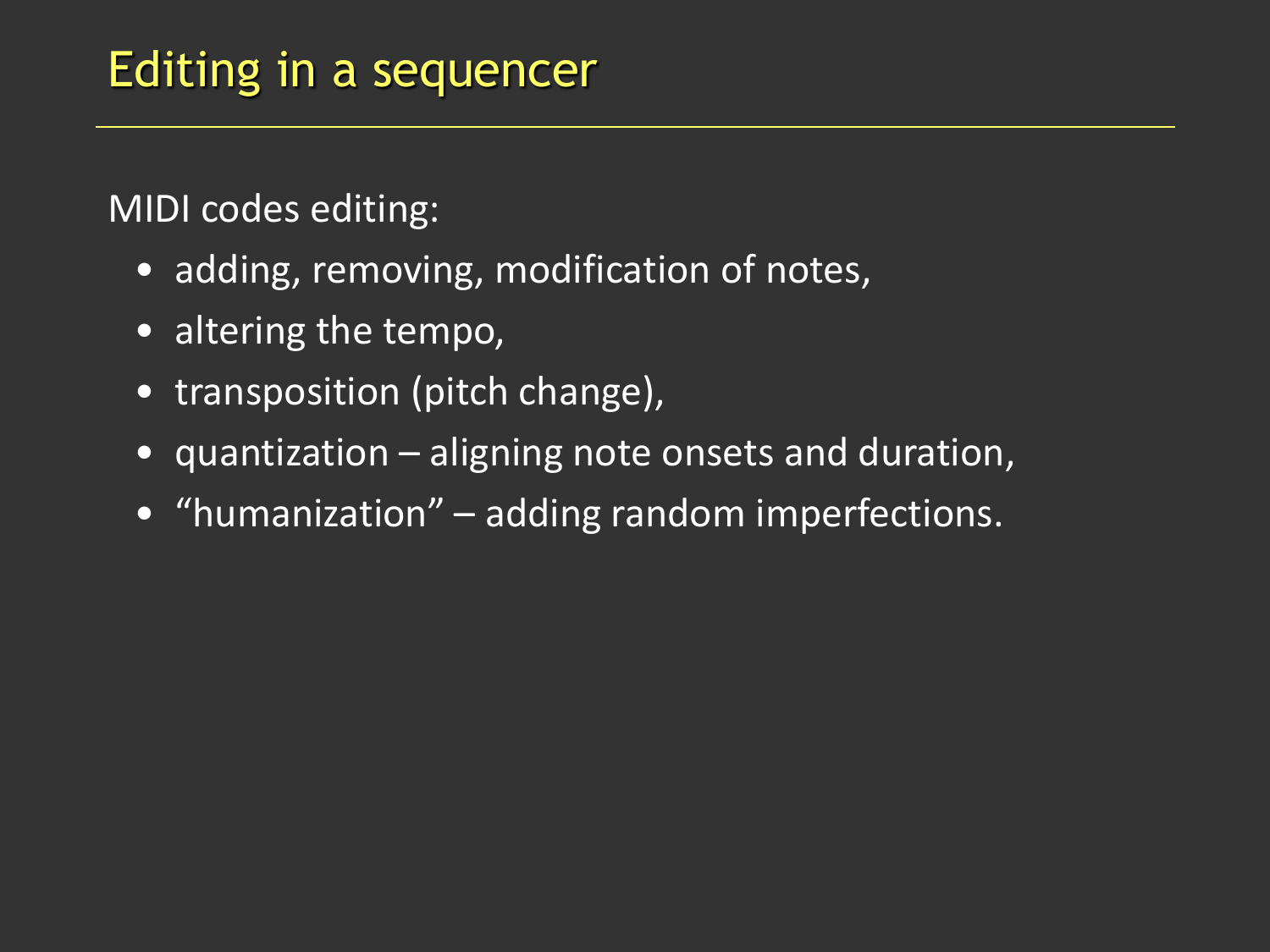Practically all modern MIDI sequencers are software. Many of them combine MIDI sequencer functions with audio editing, into Digital Audio Workstations (DAW).

Examples of DAWs with MIDI sequencing:

- Cubase (Steinberg),
- Cakewalk,
- Logic Audio
- Ableton Live
- Pro Tools